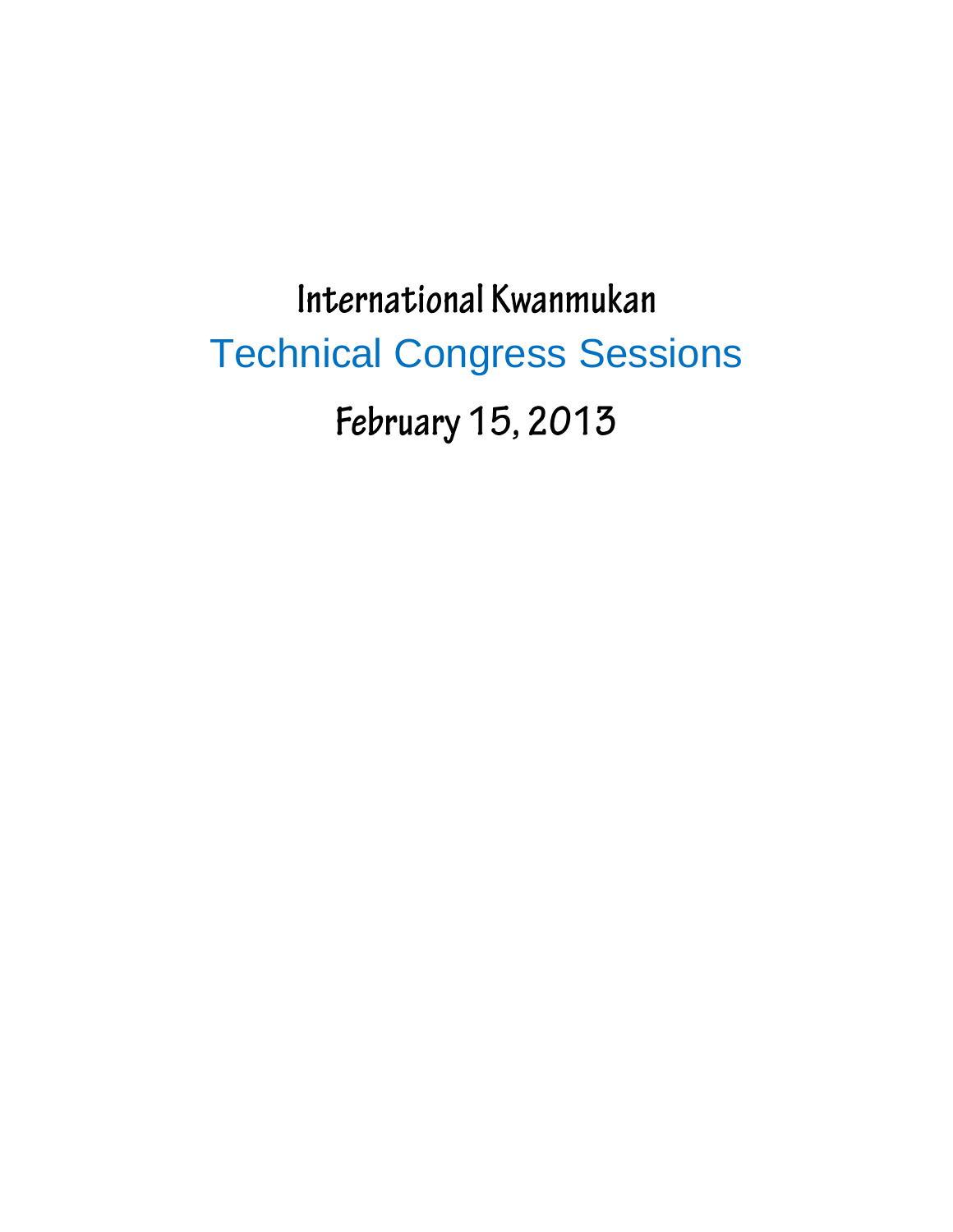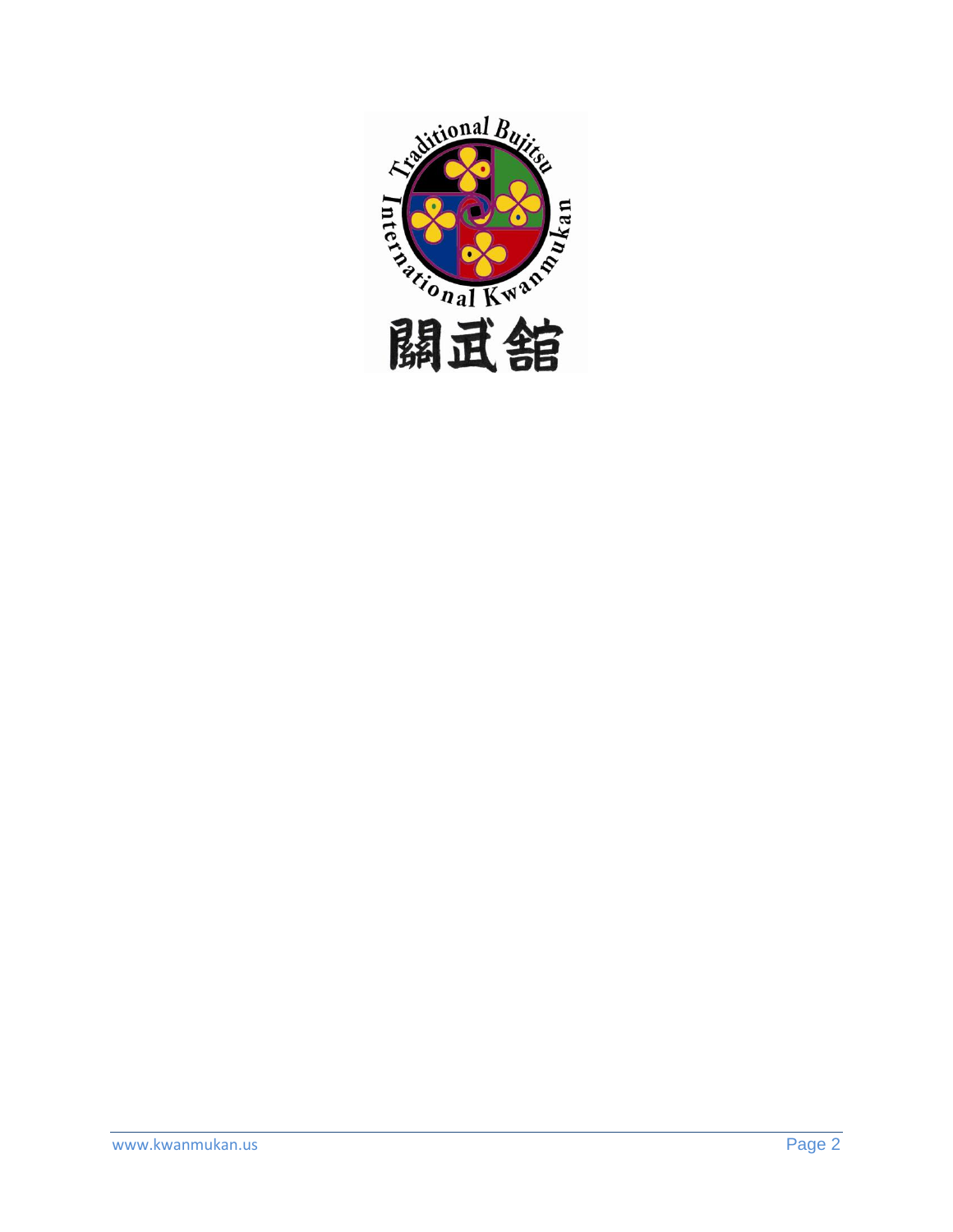*Session 1* Saturday October 6, 2012 from 9 am to 5 pm *Sunday Morning October 7, 2012 from 9 am to noon. Saturday January 12, 2013 from 9 am to noon Sunday Morning January 13, 2013 from 9 am to noon Friday February 16, 2013*

# **Purpose of Session 1**

The purpose of this session was to define karate and then extract from this definition what the Kwanmukan is as an organization and as a style. To do this, an understanding of the forces that affected the karate during its introduction and acceptance into the Japanese culture was needed. This period of karate prior to its acceptance in Japan was referred to as classical karate - that which was created in Okinawa. Modern karate was the term used to define that karate designed for introduction into the Japanese educational system. This session ended by learning how to gain an understanding of the meaning of kata using a Rosetta stone to translate. The Heian kata were used as they are the basic kata of our style.

## **General Agenda**

#### *Definition of Karate*

What is Karate?

Today

Self-defense, self-control, self-discipline

Healthy Exercise

Philosophical

Blocking, Timing, Kiai, Breathing, Striking – is this real karate or just sport. Taekwondo meets this definition

Classical Karate included a whole bunch of things

What is Judo? Jujitsu? Aikido? Tomiki Aikido? Kendo? Iaido? Jodo? Kobudo?

What was the impact of Judo on Karate?

Judo was approved for use in the schools in Japan and karate wanted to follow suit. Kano tried to get karate in as part of Judo, but the karate people wanted karate to stand on its own. Remember, Judo initially had 3 parts, Nage Waza, Ne Waza and Atemi Waza. Karate became punches and kicks to define itself as not part of judo and the throws and grappling were taken out of karate to distinguish it from Judo. Judo was already a simplification of Jujitsu without certain dangerous techniques (throws which land you on your head or dislocate the arm or shoulder).

What is tradition in karate?

What is traditional in Karate?

How far back does tradition go?

What is Classical karate?

How did Karate come to the USA?

When did karate become a sport? In the 1930's.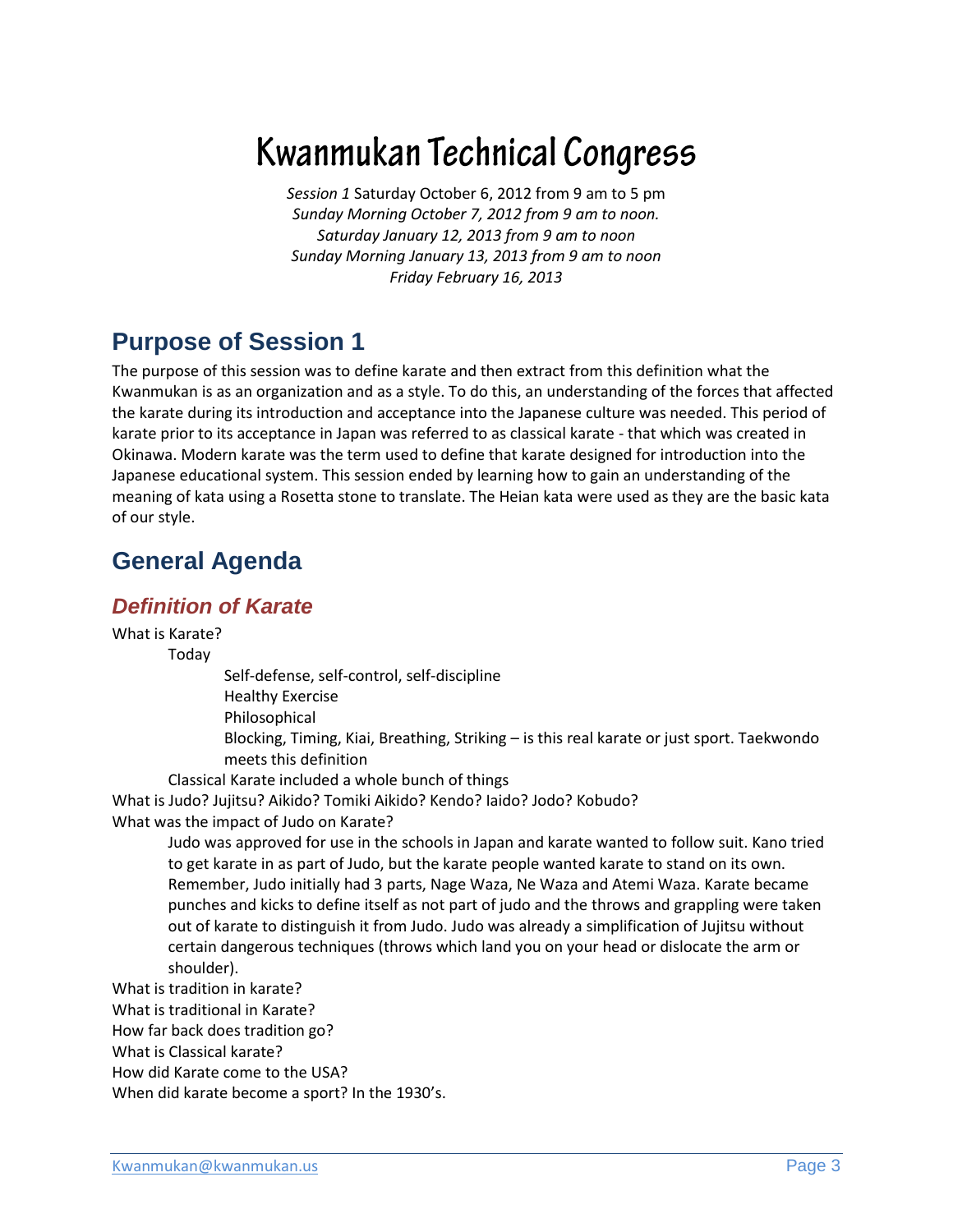When did competition change karate? In the 1930's

There is concern today that sport will change karate from what we know today, but it was already changed from what it was prior to 1930's. Karate changed to become a sport and to have a high school curriculum. There is concern that the new sports rules will change karate, but this is a reaction from the seniors who have been cut out of the refereeing – which will change the sport as the younger set have a different perspective. The inclusion of bunkai is an attempt to redefine karate and put life back into it. But this is only for kata which has already lost ground as being a competitive performance only.

#### *Purpose and Use*

What is the purpose of Karate?

Current karate uses systems designed to teach in public schools.

Progress of class was established by warm-ups, line drills, ippon kumite (waza), kata, kumite. After class - fool around time. (Warm ups, basics, moving basics, kata, kumite is Shotokan standard.)

What are the implications of a martial art/karate as a defensive art? Karate designed to put someone on the ground.

## *Karate Style*

Karate, what is style and what does style mean? Prescribed way people perform technique according to school or teacher What does style mean in relation to kata? What does it mean to train in the style and apply yourself? Do you bunkai in style? Do you kumite in style? How do we get from style to application to actual use? Can you combat in style?

## *Karate Philosophy*

When was philosophy introduced to karate? What was the purpose of introducing philosophy? What are the aspects of karate? Karate ni sente nashi. What is it, what does it mean? It means there is no second strike. The fight is over. To have a first implies a second. What is meant by one killing blow? Means technique properly applied does not need another technique. One killing blow is a myth in sparring to gain attention to the sport by engaging the mind.

## *Kwanmukan*

How did the Kwanmukan come about? Is Kwanmukan a style? Where did the style of Kwanmukan derive? What is Kwan Mu? What is Kwanmukan? What is Kwanmudo? What is Kwanmukai?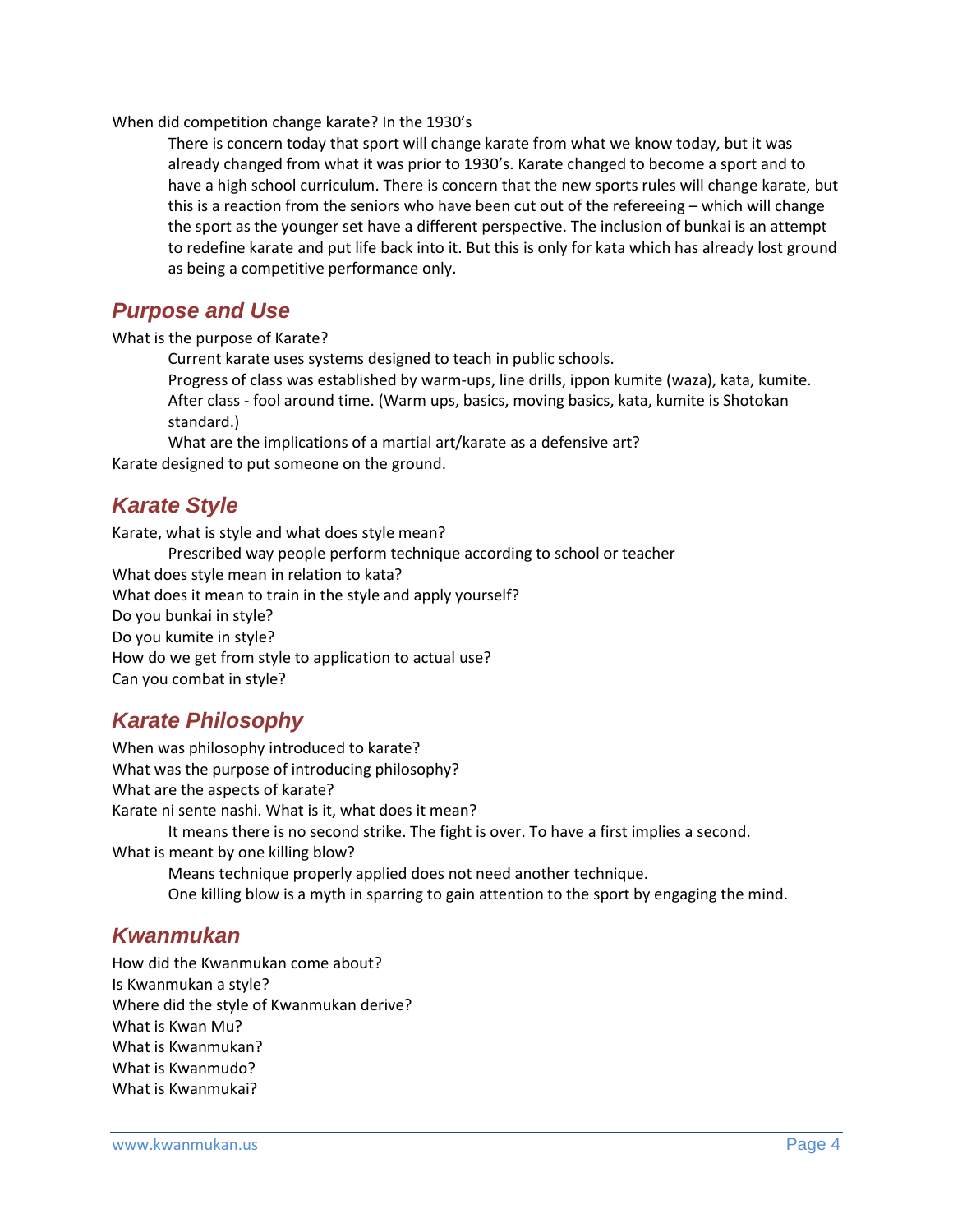What is Kwanmuzendokai? What is "Ha"? How does "Ha" apply to the Kwanmukan?

#### *Direction*

Where are the modern Martial Arts going? Sports, Combatives Where is modern karate going? Where the Kwanmukan should be going?

## *Kwanmukan Tradition*

What is tradition in the Kwanmukan? What is traditional in Kwanmukan? Where does tradition come from?

## *Kata*

What is needed to understand kata? What is kata? What does kata mean? What does kata do? What is kata good for? How is kata exemplified? Where did kata come from? How did kata get started? If kata is a book, how do you read it? In order to understand kata you need a Rosetta stone.

Does karate kata have blocks? Strikes? Locks? Throws? Tai Sabaki?

## **Design of Kata**

Takes a combination and create a flow by breaking the action into smaller parts for understanding. This is what we see when we perform the kata. In reading the kata, we cannot use our preconceived notions. Not all similar movements say the same thing. A movement is what it is when it is.

## *Kwanmukan Kata*

Kata in the Kwanmukan What do we know about the kata? From our heritage From other heritage From direct experience

## *Purpose of Taikyoku and the Heian Kata*

Purpose of Taikyoku

First Cause – what was before heaven and earth and what is after heaven and earth? Additionally even development of the body, ability to bear body soundly. Done in 5 seconds at the advanced level, 45 at the beginner level.

Purpose of the Heian Kata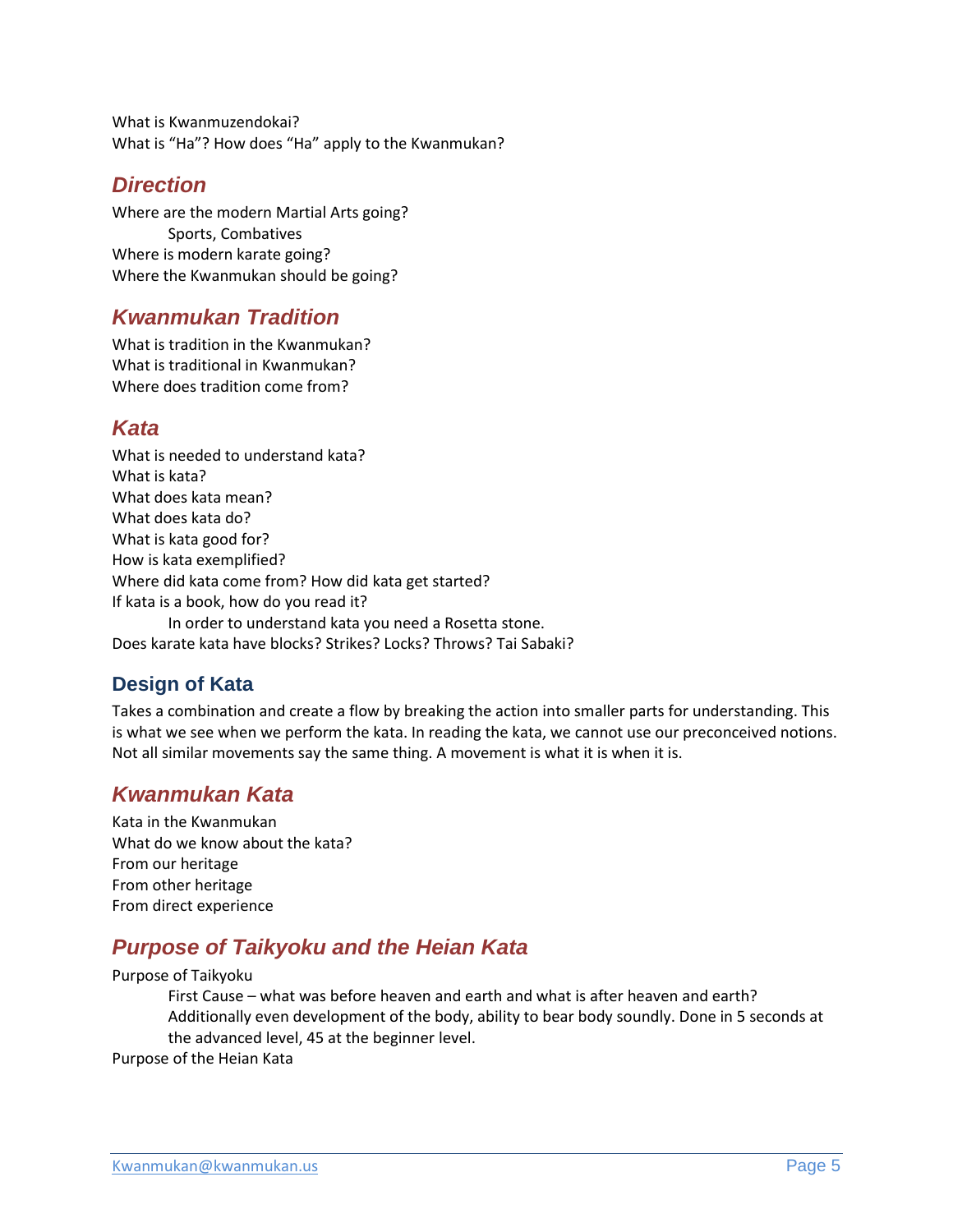To have the ability to defend oneself completely in most situations. Allows you to have a peaceful mind knowing you can take care of yourself. They are named after the peaceful Heian period of Japan.

Developed to teach karate in the grade and high schools in Japan Which style is the original form of the kata? Why are there so many ways to do it when it is only about 80 years old?

Developed to teach self-defense that does not annihilate the opponent.

## *Purpose of the Kwan Mu Kata*

#### **Kwan Mu First Effort**

What is its purpose, why was it created, how was it designed and what is its meaning? If one anticipates, who has made the first attack?

#### **Kwan Mu Second Effort**

What is its purpose, why was it created, how was it designed and what is its meaning? What is the purpose of a block? What is the purpose of an attack?

#### **Kwan Mu Third Effort**

What is its purpose, why was it created, how was it designed and what is its meaning? To be is to see. To see is to know. To know is to be. If then what have you? It is already too late!? Thirty Spokes form the hub of a wheel, but the use of the wheel is the part that is empty.

## *Understanding Kata*

Original kata were designed to show strategy and tactics in life and death confrontations. The original kata may just show a sample of the movements within the theme of the kata. We must consider both written and oral explanation of kata. What do we mean by the theme of a kata? The theme of the individual kata is the kata's strategy, tactics, and method of movement. The strategies for use of the movements is contained in each individual kata How does theme dictate the application of the movements contained within the kata? Individual movements are considered within the particular kata theme, not the theme of another kata.

## *Hidden Movements*

Do hidden movements exist? If so, what is meant by hidden movements/ What are the hidden movements in the kata we study?

## *Combat Karate – Not self-defense or sport*

Does Combat Karate exist? If so where is it?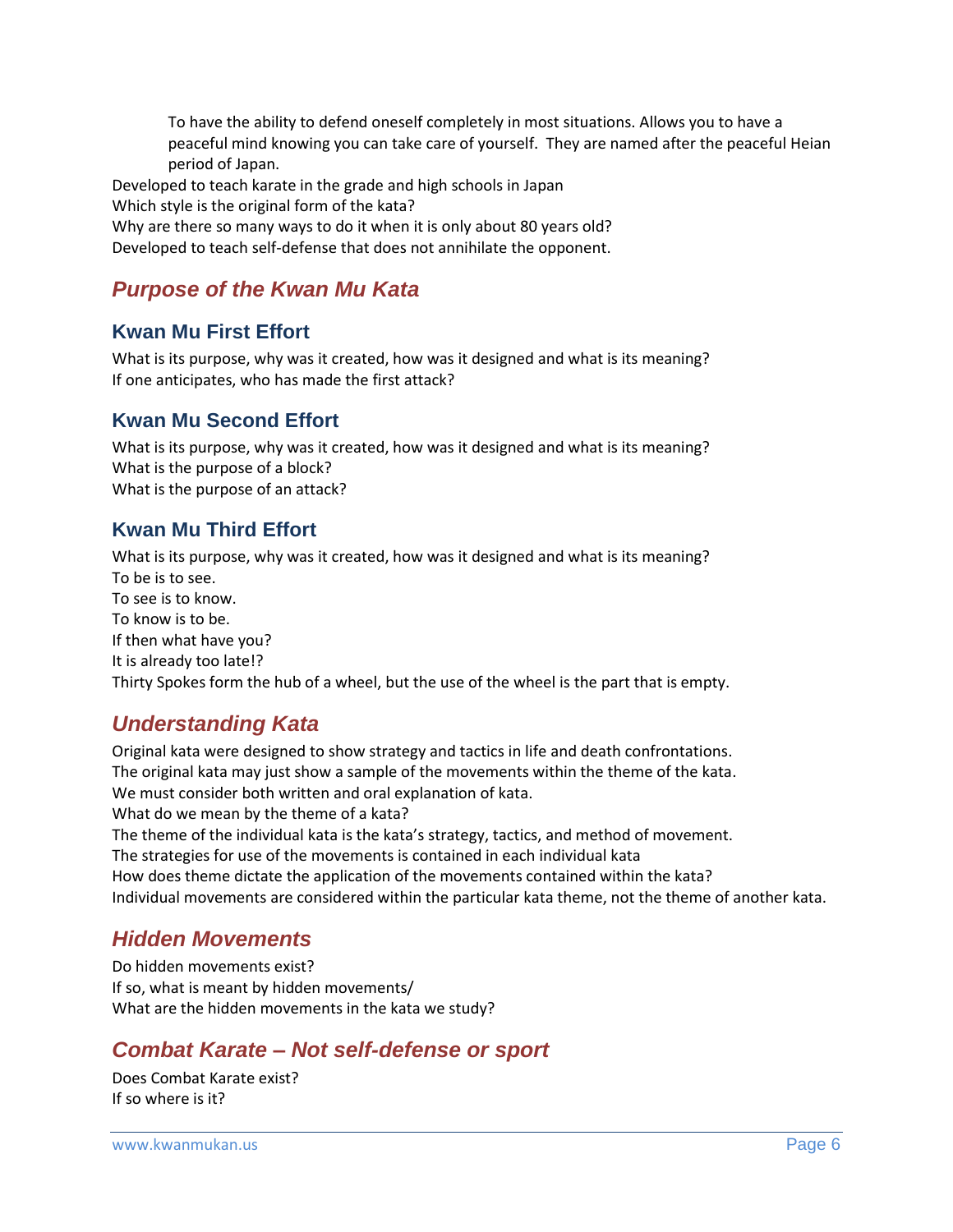Is it in the kata? What is the difference between individual verses group combat? Which kata are for individual combat and which are for group combat? Does it make a difference?

## *Teaching System Used Today*

Should kata be taught first: the correct movement and application or should the "basics" be taught first and the kata follow?

In Kwanmukan, we teach the body to move correctly, and then we learn how to use the body. That is, we learn proper body mechanics first, and then apply the mechanics.

#### *Two Purposes of Kata*

- 1. Correct body dynamics
- 2. Collection of combat techniques in practice format

## *Bunkai (Application)*

What is Bunkai?

Bunkai (分解?), literally meaning "analysis"[1] or "disassembly",[2] is a term used in Japanese martial arts referring to the *application* of fighting techniques extracted from the moves of a "form" (kata).

What is the purpose of Bunkai?

What is the result of Bunkai?

Definitive result – opponent out and on the ground every time (at the end of each bunkai)

## *Kenka*

What is Kenka?

Kenka means a drunken brawl or a fight.

#### *Rules Understanding Application of Kata*

- 1. There is no first strike (from either you or the opponent)
- 2. Names of movements have been disguised or at least misnamed (incorrect labels)
- 3. Only one opponent and that opponent is to the front
- 4. Front hand is attacking hand shortest distance.
- 5. Block with both hands preparatory hand is defend in the block (cross block)
- 6. Block equals stop
- 7. Understand the switch step
- 8. Technique in two counts can be performed in one count
- 9. Immobilize attacker before striking
- 10. Use both hands together
- 11. Grabbing hand is pulling hand grab and twist
- 12. Supporting hand is a grabbing hand
- 13. No technique ends with a block
- 14. Set position can be an invitation
- 15. Break balance to the tip of the triangle
- 16. Knife hand can cut
- 17. Take opponent's back
- 18. Use double twist for throws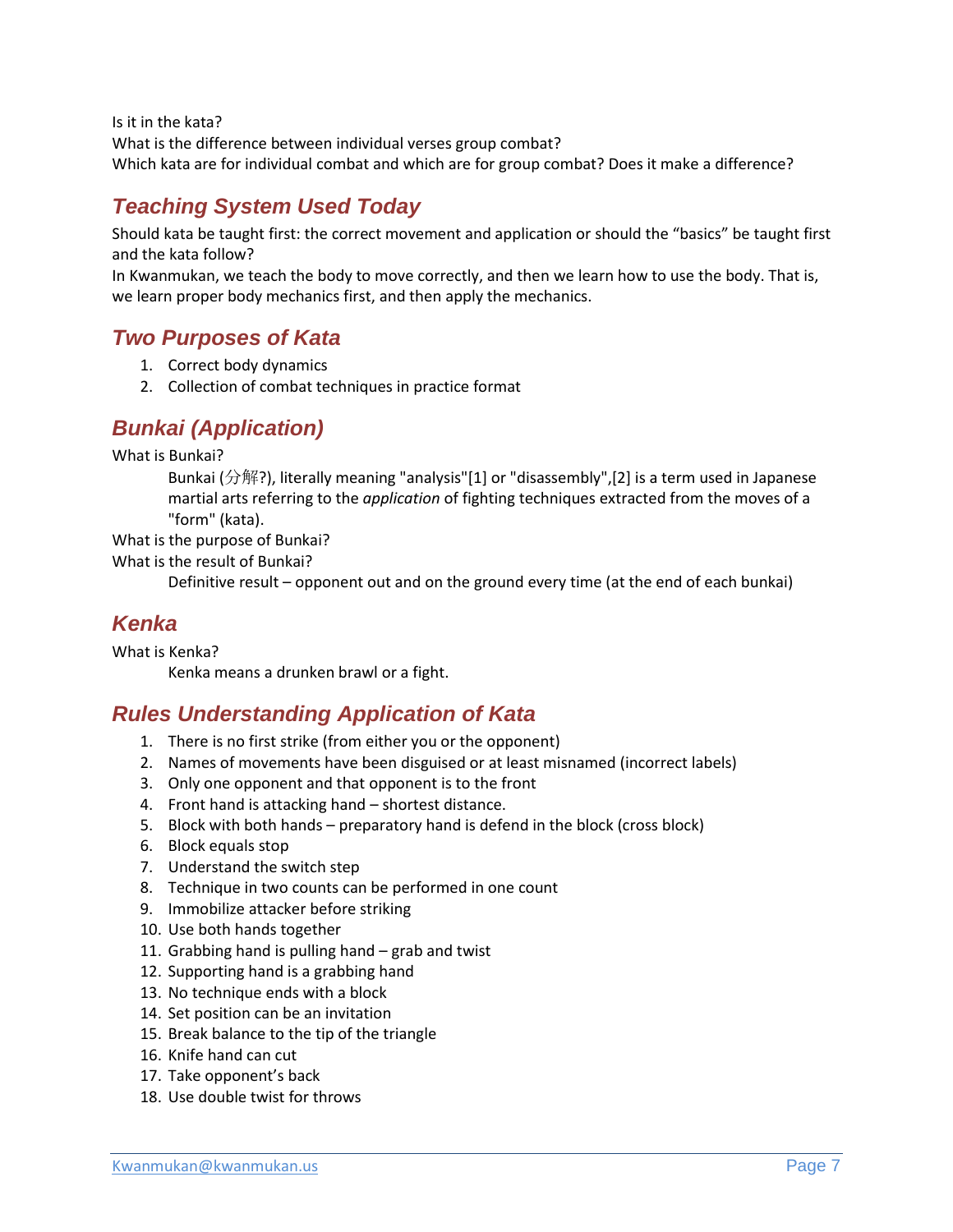- 19. Use leverage
- 20. Kicks are low especially when grabbing
- 21. Crossing legs stance is a body shift or a joint kick
- 22. Crossover with turn is a throw
- 23. Jumps and body shifts represent throws
- 24. Some techniques are following when primary technique fails
- 25. Up equals down, down equals up for throws (Hang opponent to the sky)
- 26. Movements practiced in one count are performed in one count
- 27. Connective movements (Repetition left and right may not mean both sides
- 28. To release from a hold or grip, study the direction of the fingers
- 29. Re-block and re-grip
- 30. Draw opponent in to turn him upside down with palm
- 31. Extend the opponent's elbow.

#### *Rules of Combat*

Strike the quickly immobilizing where possible Move to gain and maintain advantage and dispatch quickly

## *Main Points of the Kata*

#### **Heian Kata**

#### **Shodan**

Essentials of karate defense, proper body dynamics. No attacks except to the head, no kicks except to the groin. Introduces switch step, grabbing and punching, outside hand, cross counter and eye gouge.

#### **Nidan**

Get there first. Immediate response. Uses counter technique, connective techniques, strike from closest possible distance and cross counter.

#### **Sandan**

In-close fighting. Mixing it up. Uses switch step, grab and punch, outside hand, three types of throws, twisting arms for takedowns.

#### **Yodan**

Abstracted from Bassai, Kusankyu, and Jion. Movements interrelate within the kata. Various kicks – front, side, knee – methods of intersecting the hands, pulling opponent around and striking, grab and kick, knee strike anywhere.

#### **Godan**

Abstracted from Chinto, Bassai, and Kusankyu. Movements interrelate within the kata. Look for neck throws, grabbing hand, stopping, one arm back throw, and defense against a kick.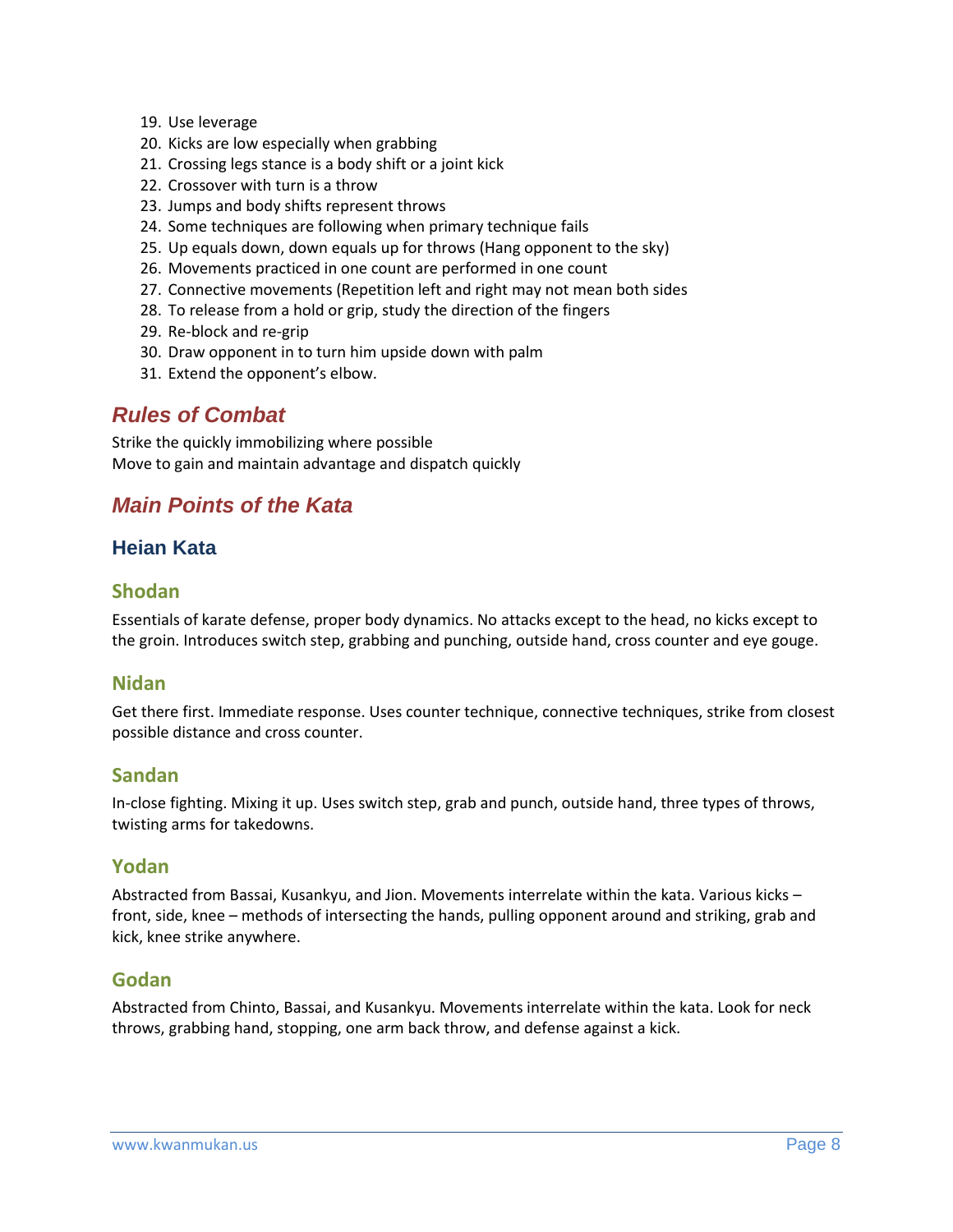#### **Tekki**

Is it side fighting? Fighting with your back to a wall? Fighting on a boat? Or is it simply Tai Sabaki with strikes kicks, and locks? Look for Joint kicks, throws, foot sweep, grabbing and punching.

#### **Jion**

Greeting was school specific. Helped prevent fights within a school. Identified who trained with whom. Block with both hands and kick, cross counter punch, front hand is the attacking hand, and lure, then counterattack.

#### *Question - What is a block?*

Block verses defend. Block = stop, defend means to fend off. The current concept of block comes from sport karate from the 1930's.

#### *Ways to move the arm/hand*

How many ways are there?

Up, down, left, right, around, pull, push Arm can be straight or bent Fists can be open or closed Use front or back of hand or fist (side also possible)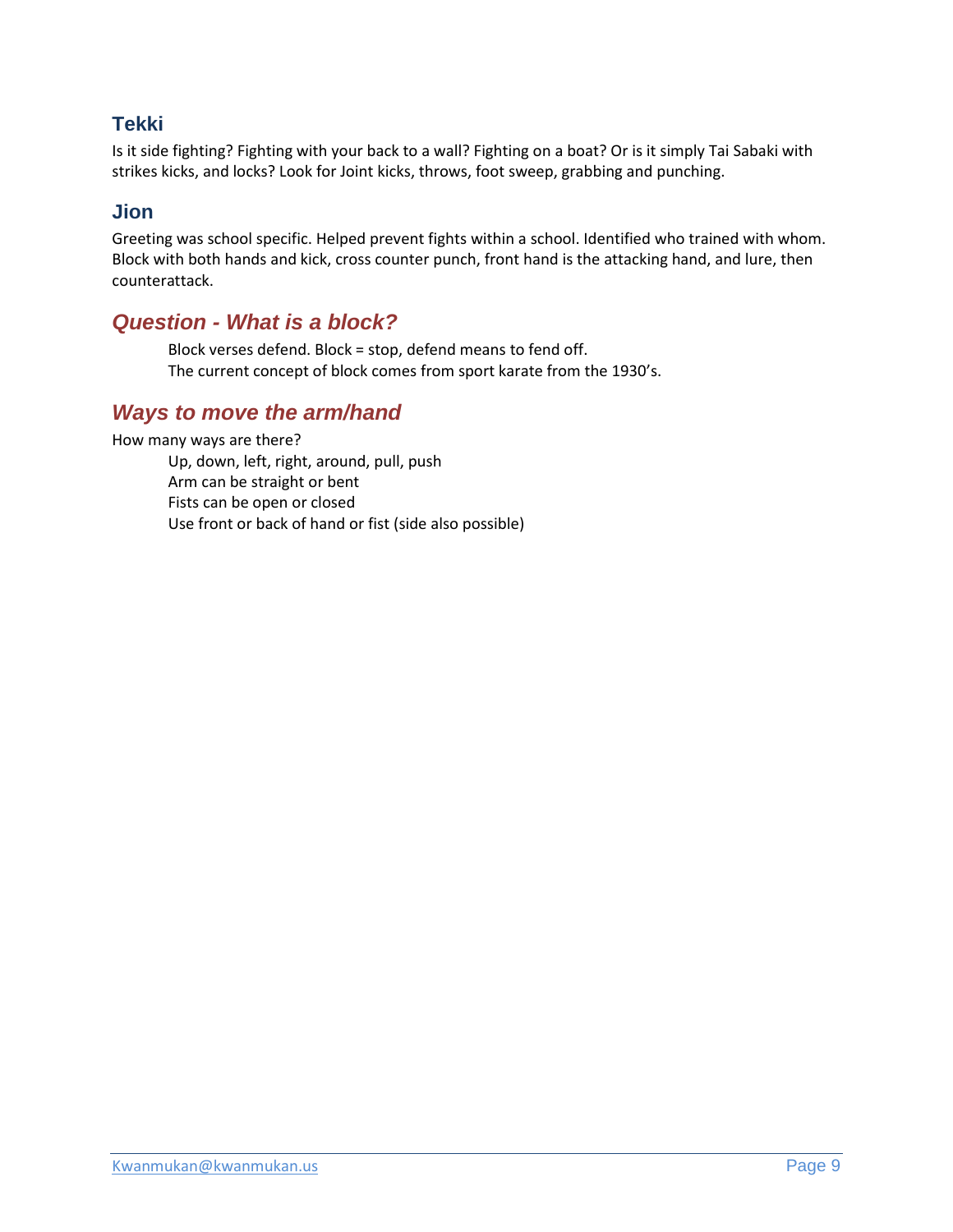*Saturday January 12, 2013 from 9 am to noon Sunday Morning January 13, 2013 from 9 am to noon*

# **Purpose of Session 2**

This session dealt with the forces that affected karate in the period prior to its introduction in Japan and how these forces were used by Ankoh Itosu to impact the karate that was brought to Japan. It was explained that the Heian Kata were the fundamentals created by is such a way as to reduce the time period required to be proficient in karate. Those fundamentals progressed in the Heian kata series both through more advanced skill and through the design of the particular Heian kata to express a given idea. Underlying this was the concept that the physical development (practice of the kata) and the application of the kata are both important and both within the design of the kata. Practice and application are necessary to master the kata. This session also presented the application of Jion and Tekki Sho. These are more advanced kata and some of the applications expressed expand those learned from the Heian kata. A more expanded Rosetta stone was used to understand the application of these two kata.

#### *What is classical karate?*

- 1) No relation to Buddhism, Confucianism or Taoism. Karate is not religion or philosophy.
- 2) The dojo shrine started in Japan based on Japanese customs (Shinto Shrine)
- 3) Not Related to philosophy this came later in Japan
- 4) Shorin and Shorei were probably Chinese concepts or styles developed in Okinawa. Shuri-te and Naha-te (and tomari-te) were probably coined 1926 or so. Itosu created Shuri-te kata.

## *Itosu's Impact*

- 1) Preserved the original kata
- 2) Created new kata selecting technique from traditional kata
- 3) Extracted the essence of the fundamentals
- 4) Introduced measures to shorten the process of advancement
- 5) Opened karate to the public and worked towards its dissemination
- 6) Used oral instruction for the application of the kata

We could say Itosu took traditional Tote (Tode) kata and created new kata using the term "karate."

#### **Itosu's Precepts help define classical karate**

- 1) Practice Method
	- a. Physical Development
		- b. Strengthen the sinew and bond, harden, the body and use the hands and feet as weapons
		- c. Postures are very important
		- d. Practice as if on the battlefield as if you need to use it.
		- e. Train relative to one's strength to avoid injury
- 2) Process of Advancement
	- a. Two hours per day to be effective in 3-4 years.
	- b. Hit a makiwara 100-200 times with correct posture per day
- 3) Kata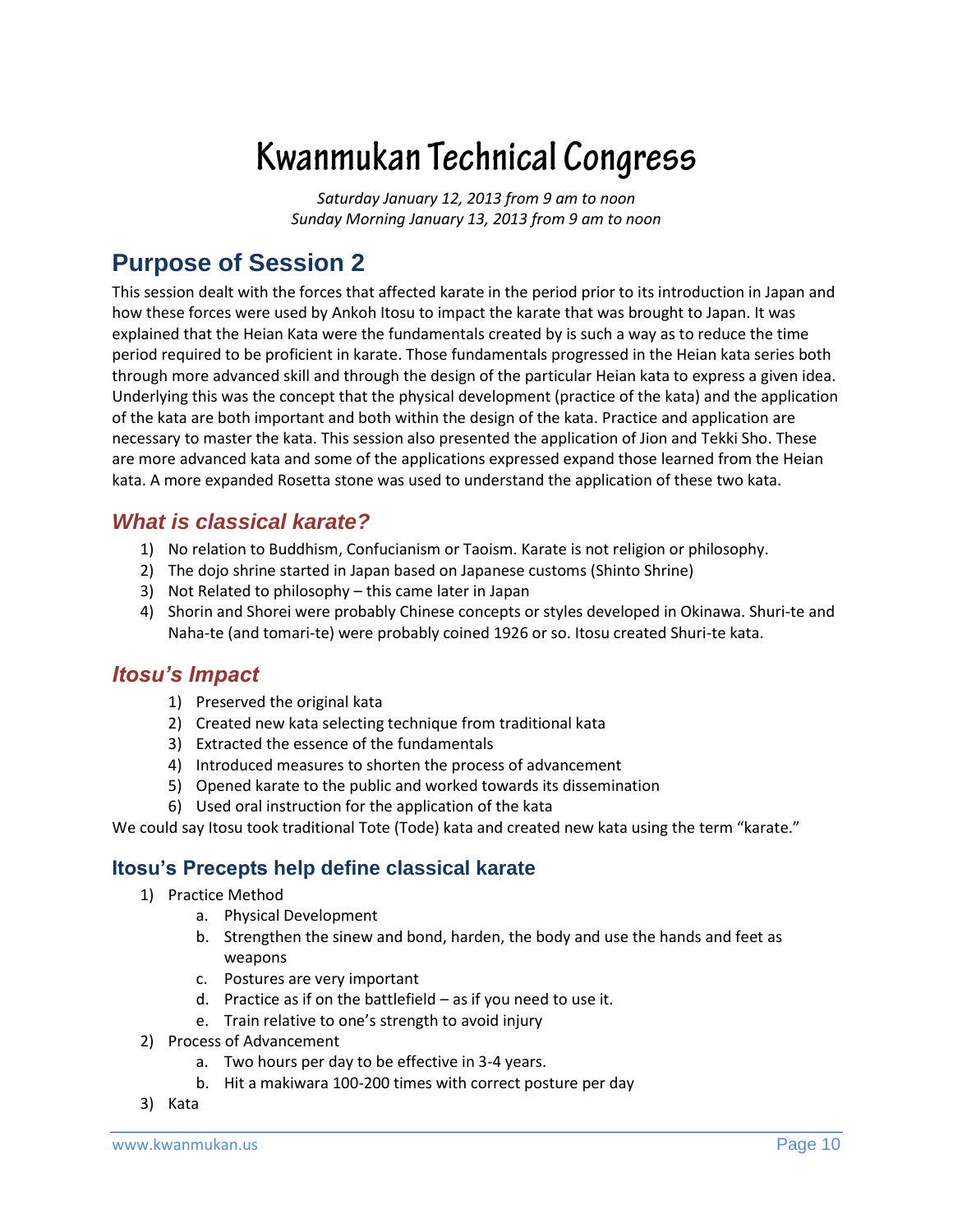- a. Preserve as they are written
- b. Divided into those for training and application and those practiced separately
- c. Practice often after learning their meaning
- d. Learn the oral instruction
- 4) Effectiveness of karate
	- a. Naturally become brave (Gain Confidence)
	- b. Good for health and promotes long life (if you actually practice)
	- c. Mastering karate will allow one to "take ten opponents." Practicing karate will not lose its applicability.
- 5) Contribution to society
	- a. Serve one's parents and country follow the moral authority of your time
	- b. Useful as soldiers
	- c. Helps develop a militaristic society (this notion was considered important to the society in Japan including Okinawa at that time.)
- 6) Dissemination
	- a. If introduced into public schools, it will spread all over what karate was trying to accomplish in the period up to the 1930's.

#### **Purpose of Karate according to Itosu**

- 1) Physical development
- 2) Public defense one's family or country, not personal fights (fist of virtue)
- 3) Not to use karate kicks and punches to inflict injury unless unavoidable

We are taught to not injure someone with karate and to avoid fighting at all costs? What does this mean? We need to learn techniques other than just strikes and kicks such as restraining techniques, throws, joint holds. These are part of karate and found in the curriculum. Itosu stated to not use karate kicks and punches to injure people unless unavoidable. He meant that we should use karate techniques other then punching and kicking as much as possible.

## *What does karate do for you?*

- 1) Develops the body
- 2) Ability to protect one's family and country
- 3) Use for defense trying not to injure
- 4) Strengthen the muscles and bones, harden the body
- 5) Develops confidence and courage
- 6) Correct practice is good for health and promotes long life
- 7) Mastery will allow you to use it successfully

#### *How do I get the benefits of practicing karate (Master it)?*

- 1) Train 3-4 years 2 hours a day
- 2) Hit the makiwara 100-200 times a day (use good posture)
- 3) Stances are important so develop them
- 4) Learn the meaning of the moves in kata
- 5) Practice according to your strength to not injure the body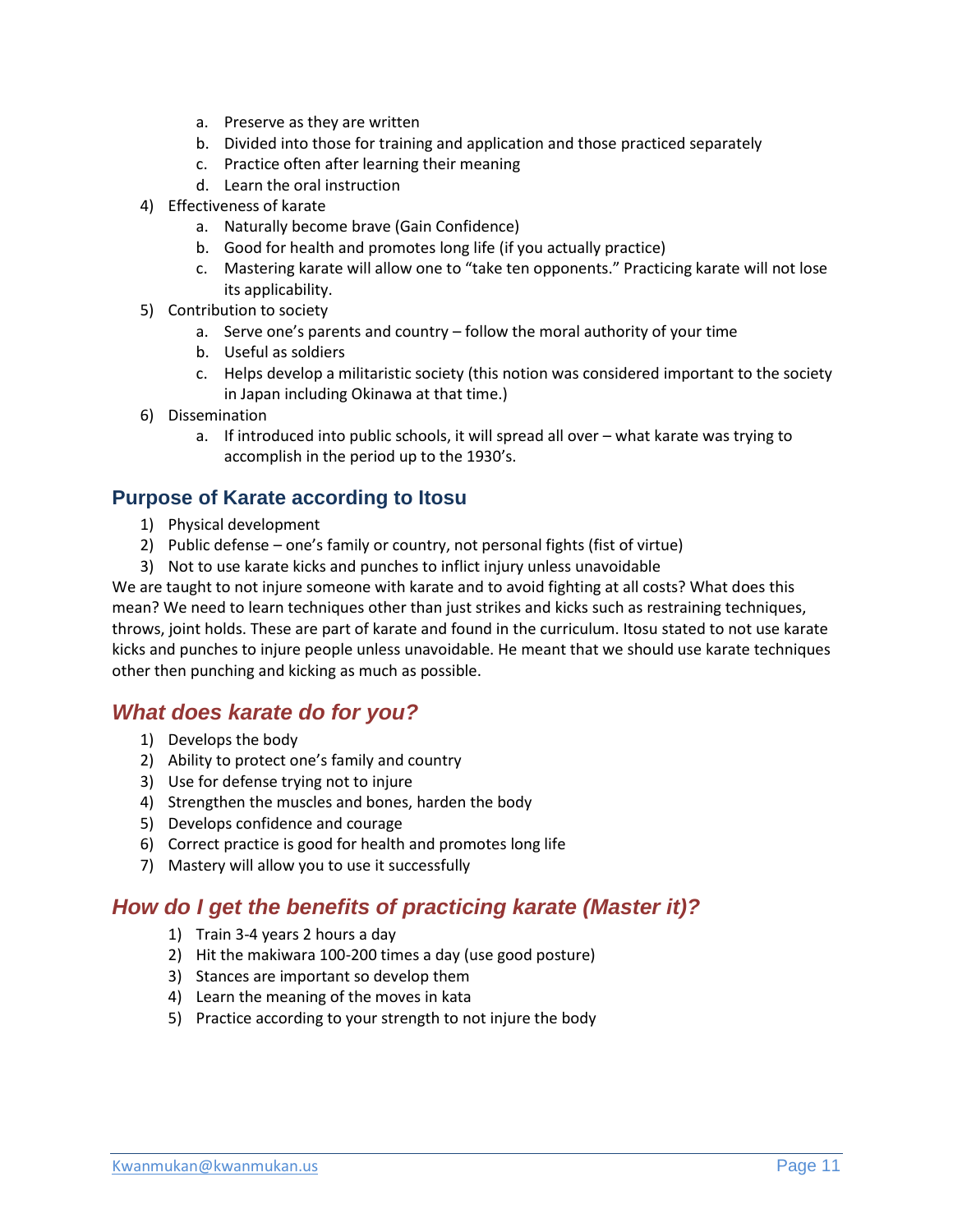#### **What are the important aspects of training?**

- 1) Postures/Stances –The upper and lower body must connect through the core. The core is GET FROM PAM. Lower shoulders and relax having the feeling of opening out your chest. Keep the back straight, strength in the legs and energy lowered to the abdomen.
- 2) Breathing Lower the breathing to the abdomen and feel the movement coming from the abdomen.
- 3) Relaxation (Remove Power) Muscles can only flex and contract taking power means removing power away or relaxing. You relax by taking power away. Taking power away allows the body to relax so that it can move more quickly and powerfully. For example, we use the biceps contraction when grabbing or asserting strength. Most strikes require the expansion (flex) of the biceps. Relaxing the biceps avoids using the biceps as a brake when performing technique.
- 4) Practice in earnest with the intent of going into a fight. If someone were standing outside the dojo with a baseball bat waiting for you to leave, how would you practice? Train with that mind.
- 5) Partner practice is important. Partner practice is not a social event. You must strike at your partner in earnest so your partner develops the correct mind.
- 6) Exaggerating your strength and power can lead to injury. Practice within your capabilities. Examples,
	- a. When kicking and not striking something, do not use the knee joint to stop the kick, retract with the surrounding muscle. This reduces the chance of knee injury in the future. The same thing for punches. Do not lock the elbow on a punch. Withdraw all punches with the surrounding muscle tissue.
	- b. Stances should not let the knee extend out over the foot. Especially in low stances. This stresses the knee unacceptably.
	- c. If you turn the hips forward in your stances, make sure the foot holding your weight is set to move forward as in walking forward, otherwise you put undue stress into the forward (bracing) hip.
	- d. Forcing a kick by turning the hips creates the same type of stress in the standing hip joint. Instead, pivot appropriately and keep your kicks within a comfortable height.

## *Itosu on Advancement*

There are two adages that we hear about how long it takes to become proficient. It takes three years to learn a kata and if you practice 2-3 hours a day for 3-4 years you will become proficient. These two adages are contradictory. Prior to Itosu a kata was practiced for many years to master it. Little explanation was given in the fundamentals and the individual learned through continued effort. Itosu expressed that learning the fundamental concepts would speed up the training curve. If you understood the fundamentals, you could more easily and quickly learn the basics. When he developed the Heian kata he had this mind: Unify kata in the Shuri styles to speed advancement and understanding of the more advanced kata. In effect, the Heian kata became the fundamentals of learning the more advanced kata.

*(Itosu also created other kata. He indicated this by how he named the kata. Dai is the original version, Sho a new version created by Itosu. This allowed the preservation of the original version.)*

#### **Judo verses Karate Advancement**

Judo also adopted the idea of teaching/explaining the fundamentals to increase advancement. Judo introduced the use of a foot sweep through developing the concept of off balancing – kuzushi.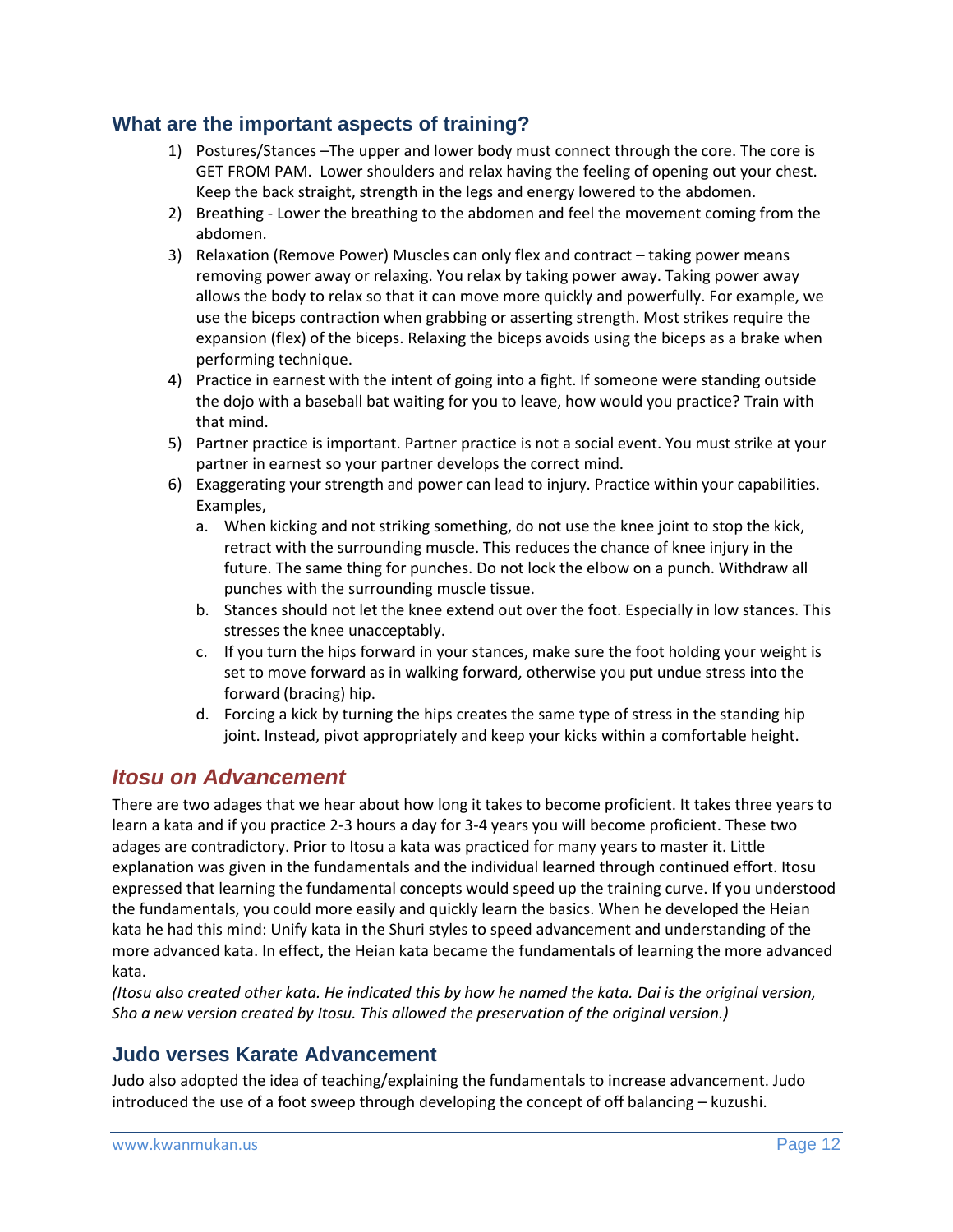Fundamentals in Judo taught to help advancement are off balancing, entry and execution. In karate, the essence is in the posture including lowering the shoulders, breathing, strength in the legs, and connecting the upper and lower body through the core. Additionally, karate taught a combative method whereas in Judo the concept was to throw the opponent. It was natural that the fundamentals in Judo explain the concept of throwing, whereas in karate the fundamentals were the striking and kicking. In karate, use of the Heian kata helped learn the technique of defense (not individual movements although a more simple kata allowed the student to master correct body movement fundamentals in an easier environment.)

## *Comparing the development of modern karate to judo*

#### **Structural Comparison**

| Judo - physical education, martial arts, moral    | Karate                                            |
|---------------------------------------------------|---------------------------------------------------|
| education.                                        |                                                   |
| <b>Essence of fundamentals</b>                    | Essence of fundamentals (posture)                 |
| Shortening of the advancement process             | Shortening of the advancement process             |
| Adoption of new kata such as the Nage no Kata     | Adoption of new kata (Heian, Gekisei, etc.)       |
| Unification of moral education, martial and       | Unification of moral education, martial and       |
| physical education                                | physical education                                |
| Spiritual development competition and physical    |                                                   |
| education                                         |                                                   |
| Mind; spiritual Development, Instruction question | Mind Spirit of Loyalty and of not killing         |
| and answer method                                 |                                                   |
| Techniques differed between competition and       | Techniques preserved in the original kata $-$ one |
| kata removing dangerous techniques in the         | can take 10 opponents                             |
| competition only                                  |                                                   |
| Body: Physical Development (used Randori)         | Body: Develop the body to live a long life (train |
|                                                   | every day)                                        |
| Randori started from the beginning                | Competition started later on with dangerous       |
|                                                   | techniques removed.                               |
| Kata included dangerous techniques                | Techniques other than punches and kicks were      |
|                                                   | discarded.                                        |
| Competition eliminated dangerous techniques       | (Competition eliminated dangerous techniques but  |
|                                                   | the impact of this was later on)                  |
| Service to society - mutual welfare and benefit   | Service to a militaristic society                 |
| (worthy use of human effort and mutual            |                                                   |
| prosperity)                                       |                                                   |
| Spread into public schools would spread it        | Spread into public schools would spread it        |
| throughout Japan.                                 | throughout Japan                                  |

## **Technical Comparison**

| Judo                                        | Karate                                           |
|---------------------------------------------|--------------------------------------------------|
| Techniques clearly delineated in the kata   | Techniques not clearly specified in writing      |
| One explanation for each kata               | Many explanations for each movement limited      |
|                                             | only by the imagination                          |
| Randori started from the inception allowing | Competition between schools did not appear until |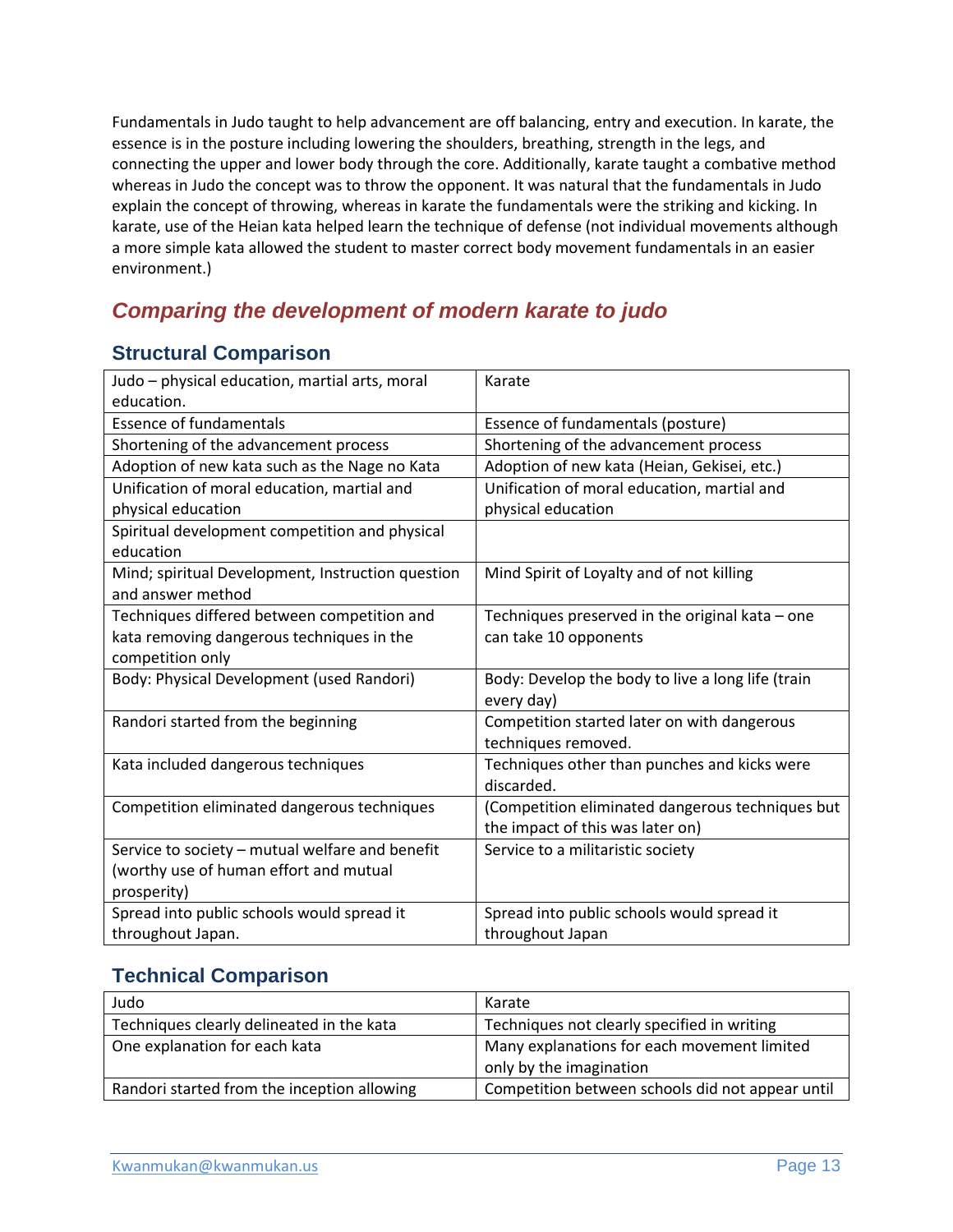| competition                                          | 1957                                          |
|------------------------------------------------------|-----------------------------------------------|
| Other styles were sought out to test actual skill in | Competition with other styles was discouraged |
| competition                                          | (banned.)                                     |
| New Techniques were actively introduced              | Techniques other than punches and kicks were  |
|                                                      | discarded.                                    |

## *Judo and Karate Development*

Both changed their names. Jujitsu was the forerunner of Judo and Judo was created from jujitsu. The name Judo was used to differentiate this new martial art. It is unclear whether the phrase karate was used instead of Tode (Tote) by Itosu to indicate: that which came after his changes thus indicating a new direction rather then a new martial art. It is possible the change may have had more to do with the Chinese Sino wars. We can think of Tode as classical and karate as referring to traditional karate as we know it. Judo did incorporate technique appropriate for a barehanded martial art and did not develop those techniques for use against full armor or while carrying a sword, which was the backbone of jujitsu technique as these techniques were not in keeping with the changing times. Karate on the other hand did not have major changes in technical knowledge. Thus Judo was created as a synthesis of many different barehanded martial arts such as the over the shoulder throw from wrestling. The Judo Kodokan also included other styles such as aikido, which they called Kodokan goshenjutsu and added a technical body consisting of karate's kicks and punches. Karate came later to Japan and to make itself different then other martial arts eliminated techniques rather then incorporating outside techniques.

#### **Style Names**

Two organizations vied for supremacy in the martial arts – the Kodokan of Judo in Tokyo and the Butokukai of Kyoto. Interestingly enough, Funakoshi was connected with the Kodokan and did not take a style name, whereas those such as Kenwa Mabuni and Miyagi Chojun were nearer to Kyoto and the Butokukai and registered style names through them.

## *Omotegie*

This was the original word for what we know as *kata*. The word *kata* began to be sometime used after 1908 as Itosu did not use the word kata. Funakoshi first used the word *kata* in print in 1922.

## *Kata*

There is a difference between the function of the kata and the application of kata. Kata as a function trains the body, whereas application is for use of the technique. Application today is called bunkai. Both function and application are important to master karate. First, in training the body, correct body mechanics is a must. However, we need to start practicing the correct application so we can become better karateka. Use of correct application is important today, as the modern kata explanation does not give rise to fully practicing karate. The application is insufficient or simply wrong for the long-term serious karateka. Nothing important will be learned otherwise.

## *Reading the Kata*

1) There is no first attack. In karate there is almost always a counter. Practice needs to be come so proficient that the block and counter become simultaneous which is the essence of karate technique. What this means is that the blocking hand becomes the attacking hand. If an attack is thusly countered correctly, there is no need of further attack.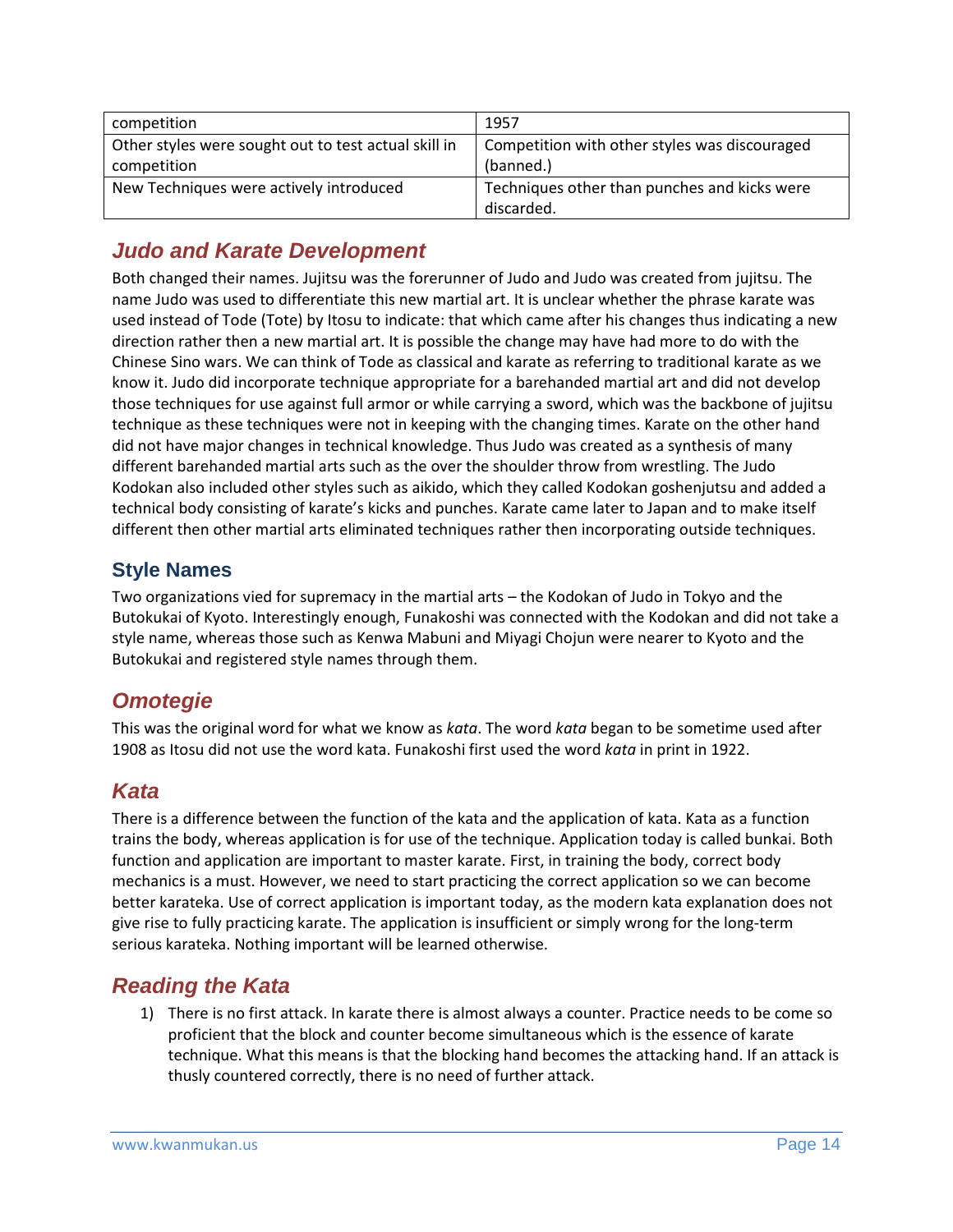- 2) Immobilize the opponent before striking. Put your opponent into a position where he cannot attack again.
- 3) Names of movements are disguised. Much of the terminology we use today came about with the evolution of textbooks and use in the educational system. This occurred after coming to Japan. Thus references were made to actions of the body that did not fully represent what the meaning of the movement was.
- 4) No techniques end with a block. There is always a counteroffensive movement. Most blocks are really attacks and hidden movements were not left out of the kata.
- 5) Block with both hands. The preparation for the block by crossing the arms (used in many blocks) is itself a natural action of defense and should be taught that way. Using this natural reaction will help understand the nature of the double block found in most actions.
- 6) The grabbing and pulling hand. The hand is pulled to the hip to pull the opponent to that position. This not only pulls the opponent off balance but can reduce the distance of a punch increasing its speed from point to point. Thus, you are quicker, prevent the opponent from escape, and remove his ability to strike further. In addition it helps set up the understanding of how to throw and joint lock. Twisting while pulling enhances the effect dramatically.
- 7) The front hand is the attacking hand. One benefit is that you attack from the closest possible distance. e.g. First movement of Heian Nidan
- 8) Movements practiced in two counts are often performed in one count. Two counts is the breaking down of the step into parts to learn. The parts are then reassembled into the whole.
- 9) Switch Step. Most kata are done with walking steps, but use of a stitch step allows the kata to be adjusted for defense. (Fumi Kae) e.g. Beginning of Heian Shodan
- 10) Kicks are performed low while grabbing the opponent.
- 11) There is one opponent and that opponent is to the front. The line of performance is a separate thing.
- 12) Hang the opponent to the ski. Use of a forearm twist off balancing the opponent upward.
- 13) Reblock and Regrip. This is a controlling concept shutting down the opponents attack using both hands. e.g. Beginning of Heian Sandan
- 14) Take the opponents back. Most difficult position for the opponent.
- 15) Cross legged stance represents a body shift or a joint kick.
- 16) Jumps and body shifts represent throws.
- 17) Throw your opponent off balance in a triangle whose base is the base of the opponent's feet.
- 18) You can use both hands together supporting hand is the grabbing and pulling hand.
- 19) Cut the forearm. Consider striking the opponents arms using your hands and arms as a sword.
- 20) Kamae is an invitation to draw the opponent into where you want them to be.
- 21) Release from holds. Study the directions of the fingers. This will indicate different conditions to break the opponents balance. Consider that we mainly either use the index or little finger to grab.
- 22) Empty one's sake cup. Armlocks while standing up as in Bassai.
- 23) Draw the opponent in and turn him upside down. Using the palm heel turn the opponent upside down. Extend the opponents arm in most instances. This can also be used to dislocate.
- 24) Extend the opponents elbow. E.g. Jitte where you extend the elbow making it easier to take the staff from the opponent.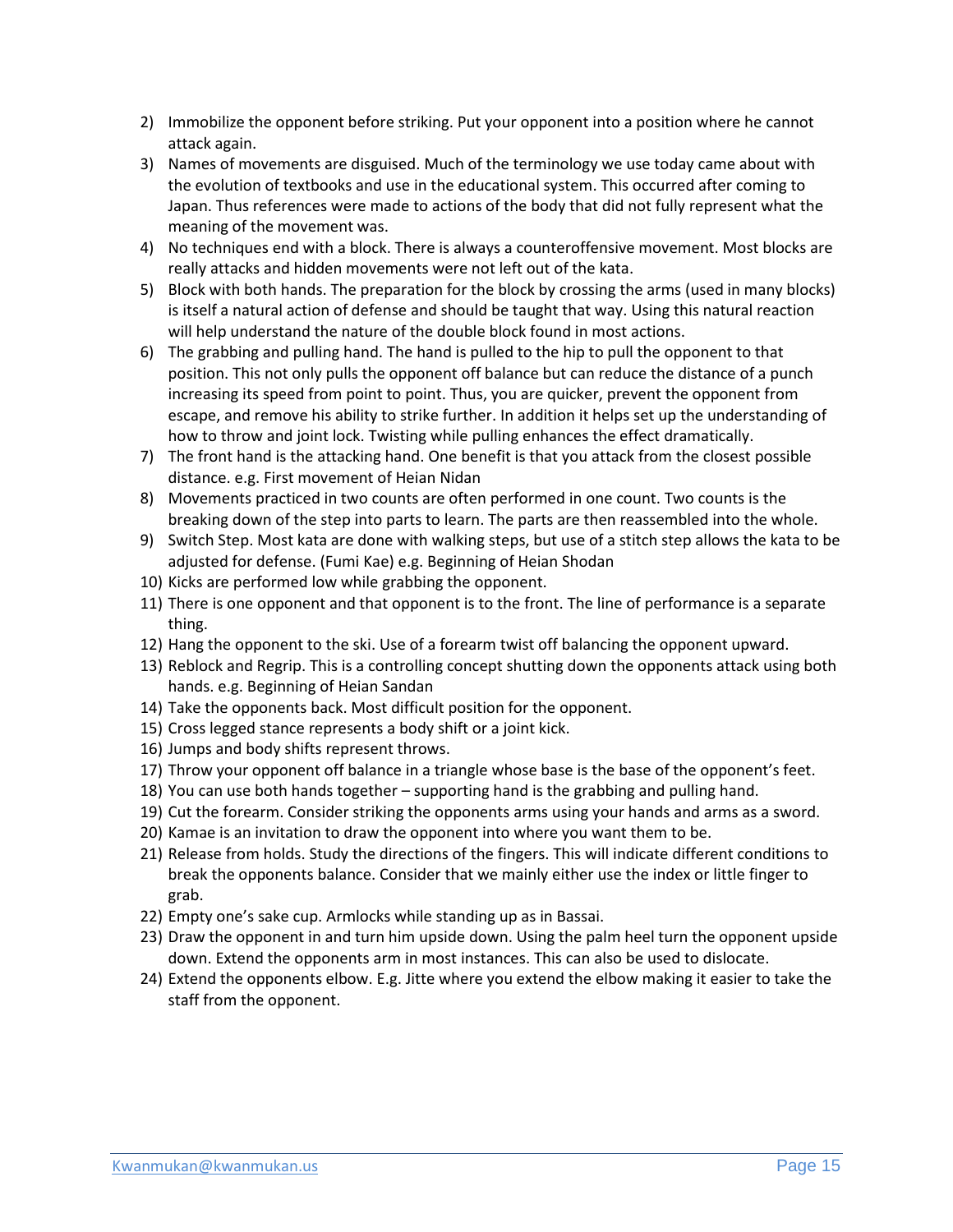*Friday February 16, 2013*

## **Purpose of Session 3**

This session dealt with Mythology and its relation to society as expressed within the Society of the Kwanmukan. It discussed the life of the practitioner, how the Kwanmukan exists as an organization, and the member's relationship within that existence. This session also presented the application of Gankaku (Wanshu, Amhoc, and Chinto) which is said to be a Tomari-Te style kata. The application of this kata is separate and distinct from that of the Heian Kata and the kata used to create the Heian kata. While there may be similarities, they are not intentional as Gankaku derives from a different perspective.

# **General Agenda**

## *What is the Society of the Kwanmukan?*

Hanshi Anderson often referred to the Society of the Kwanmukan. Some of you perhaps have certificates using the word society. As members of the Society of the Kwanmukan it is helpful to gain an understanding of what he meant.

#### **Social Myth**

The social myth of the Kwanmukan reconciles the individual, l whether it is a student, practitioner, black belt, instructor, sensei, shihan or hanshi, to the social order of the organization in a positive manner. This myth also allows the organization to have meaning (merit) to the individual and these two images prolong the life of the organization. Myths historically provided the function of telling how to live within the society in which you find yourself, thus providing a socially acceptable order that assures the ongoing viability of that society - in this instance, the Kwanmukan.

#### **Myth provides 4 functions – mystical, physical (scientific), sociological and psychological**

- 1. Myth gives images that render a reason for being part of an organization the mystical function – so you can experience being part of something more than yourself.
- 2. Myth provides a physical or scientific function in the sense of providing a structure in which to play your role within the Kwanmukan.
- 3. Myth validates and maintains the social system by defining proprieties and improprieties the order and law that cannot be denied within the societal structure.
- 4. Myth provides the stages of life within the organization in accordance with a social structure or order that provides for the continued existence of the organization.

#### **Organism Survival**

For any organization to survive, it must provide to its members a clear direction and give the tools to participate fully in the interests and experiences of that organization. There must also be something that binds the group (society) together. Mythology suggests that a responsible individual must stay within the norm of society in order to keep that society healthy. The notion of responsibility is to accept the question of moral order without tolerance of deviation. In the Art of War by Sun Tzu it is said that if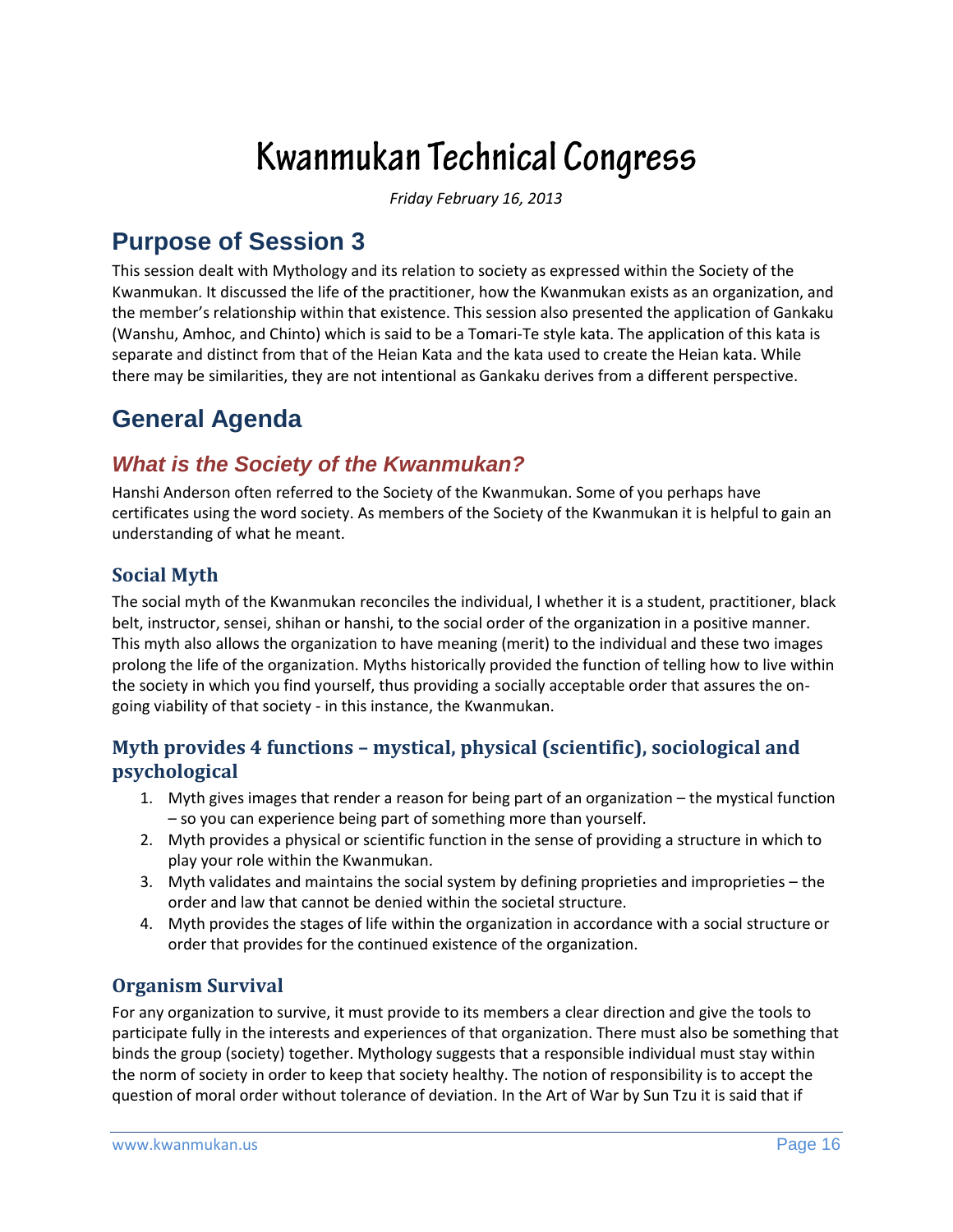there are great penalties for small faults, there will be no great faults. The Kwanmukan is bound by a common mind (common aspersions [sic]) as Hanshi Anderson has said many times. The norms of the Kwanmukan provide direction and the structure the rules to participate fully.

#### **Western verses Orient**

Our American society is different than oriental society. In the oriental society the virtue of a student is the absolute faith in the teacher or guru – one whose authority is absolute. In the American society the goal is to develop a self-responsible individual who can act from their own sense of responsibility and not just go along docilely in the interests of the organizational organism. (Going from being the "I want" as an infant to the "thou shalt" of an adult.) This clash of Individuality with mythology presents the problem of being self-responsible as individuals (initiators of creative actions) without deviating from social norms required to keep an organization healthy (becoming a human individual and not simply a cell of an organization.) Conflict arises between being an individual cell which cannot deviate from the social norm of society and being individually self-responsible entity within that society not beholden to that society without becoming a cancer cell to that society.<sup>1</sup>

#### **Expectation of the Society of the Kwanmukan**

The Kwanmukan cannot and does not define how you exist within your daily living. It hopes to have a positive impact on your life outside the Kwanmukan. Within its structure, the Kwanmukan allows for growth in the martial arts passing from the infant student through latency (the beginner) to developing an ego or sense of I (self) by the attainment of the black belt. At black belt level you enter into the phase of understanding the reality of karate where you learn to have a discriminating mind and make correct judgments, thereby becoming mature practitioners. This process normally takes about 3-4 years to reach black belt and 10 to 12 years after that to reach the maturity of the higher level 4th-5th black belts. It is at this time that the black belt in America, as opposed to the oriental, reaches the point at which he can be a responsible initiator of action with no need to seek affirmation from an instructor.

#### **The Promotional Assembly**

l

In the Kwanmukan, black belt ranks are recognized in a promotional ceremony that serves as a "rite of passage" into the Kwanmukan shaping one to be a part of the organization. Through our assembly the

 $1$  Mythology suggests how we relate to others. They provide the rules or direction to follow to be a part of the society that is driven by the myth. In the old societal myths the role of the individual was defined from dependency to responsibility to senility to death. That is, the myth defined the role in society so that man is carried from beyond infancy to adulthood to death. The goal of myth was not to be reasonable, responsible or true – just comfortable.

Mythology suggests how we relate to others for the survival of society and to give meaning or direction for our life. Myths also provide the rules or direction to follow to be a part of the society that is driven by the myth. In the old societal myths the role of the individual was defined from dependency to responsibility to senility to death. That is, the myth defined the role in society so that man is carried from beyond infancy to adulthood to death. The goal of myth was not to be reasonable, responsible or true – just comfortable.

The rational man has no myth to uphold. Maslow gives us values: personal survival, security, personal relationships, prestige, and self-development. These are not mythological values. The myth provides the reason for living such that society is predominant. Maslow's values are what you live for when you have nothing to live for. Myth's reasons for staying within the societal order are a common aspiration, such as providing for the survival of the organism, and the terror of not doing so. In American culture, the reality or scientific becomes the predominating development of the individual. That is, within our educational system we teach a scientific method. This is at a disaccord with myth. Becoming a mature responsible individual still requires an understanding of how to fit within the world in which we live. This is provided by our commitment to our institutions and not directed by society as a whole. This is some sense is the freedom of living in our society and for which our American culture is founded. Accepting those myths/beliefs that allow you to be a productive member of society, or not.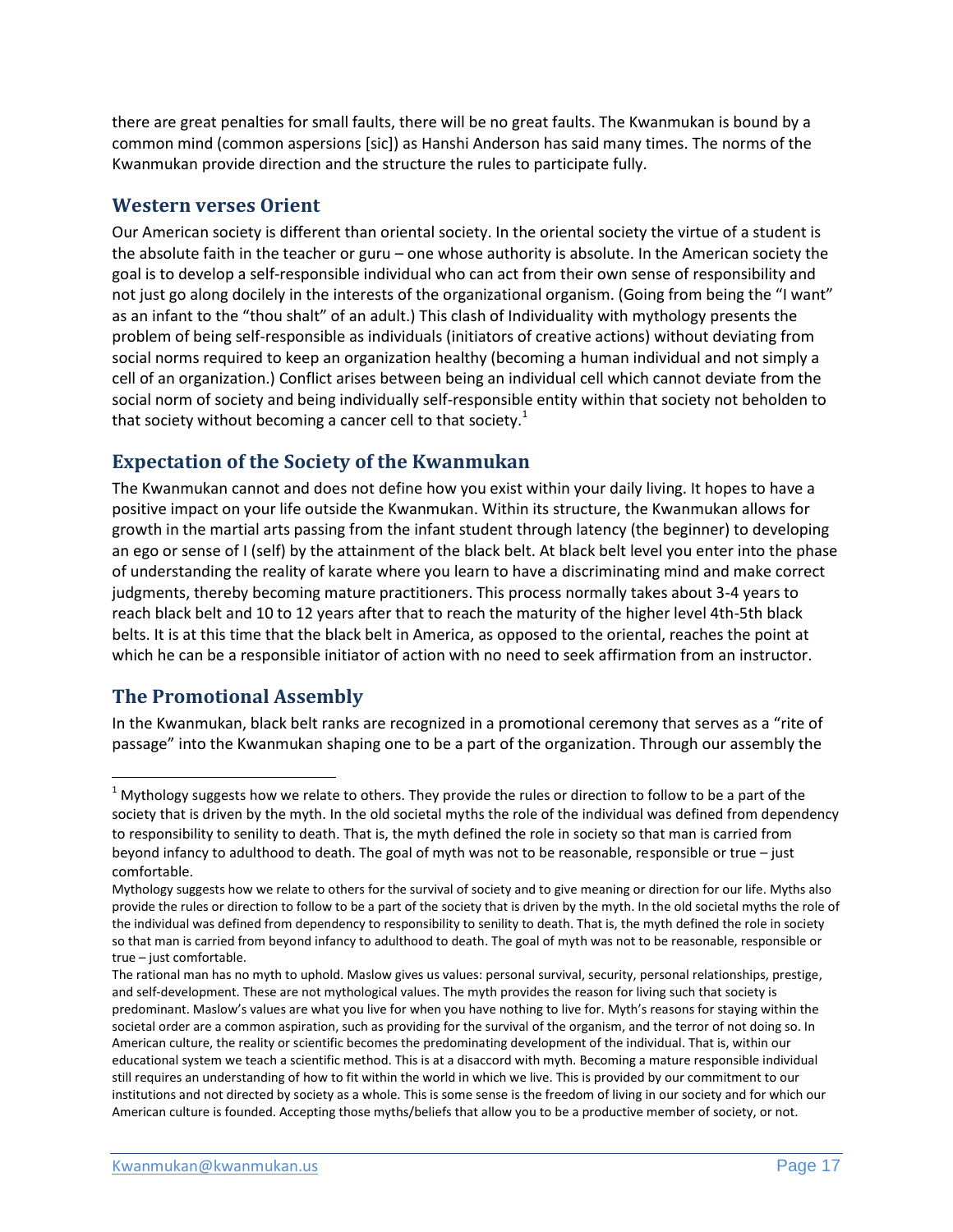black belt is asked to voluntarily accept the obligation of our organization so that our organization can remain knit and healthy. In return the individual receives the affirmation of the society – acceptance into the society as a contributing organism to society the symbol of which is the black belt. When individuals are recognized at higher black belt levels or at the organizational sensei level, they receive affirmation of their ability to act of their own initiative in the interests of the organization. They in turn, accept the rules of the society and agree to operate within those rules as far as the Kwanmukan is concerned. The individual, thus of their own accord, agrees to behave in a manner consistent with the expectations of the group to insure its continued existence. For those higher black belt ranks and senior sensei and shihan, those who have passed the age of maturity into seniority, the Kwanmukan provides a place where these senior individuals have a defined role for continued contributions to the legacy of the Society of the Kwanmukan, and are in turn, respected for the guidance and experience that they provide.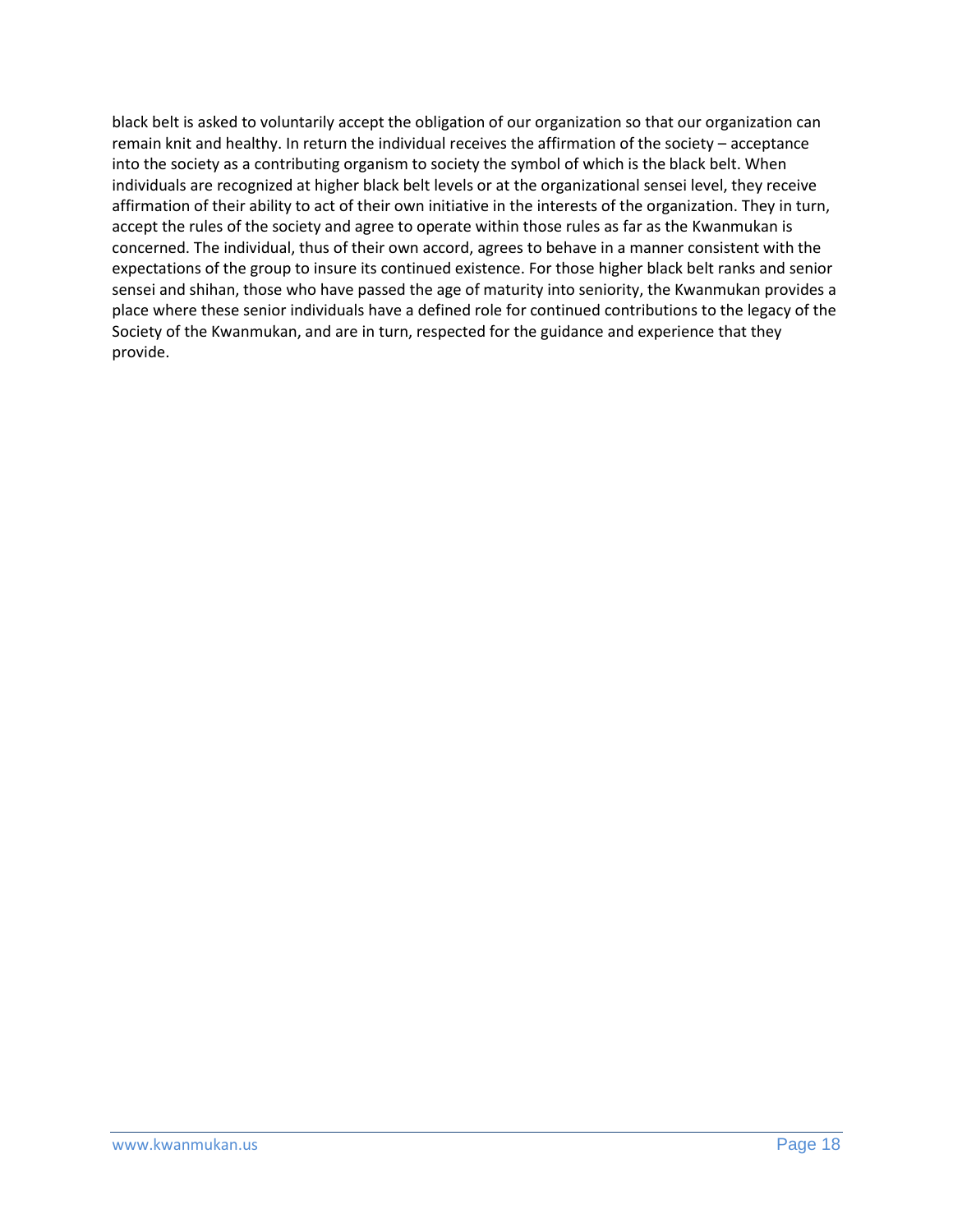## *Gankaku*

Gankaku (Wanshu, Amhoc, and Chinto) is said to be a Tomari Te style kata. The Japanese character for Manji is pronounced as wan in Chinese suggesting Chinese roots (卍 character). However, wan is also reflective of the Manji Kamae found within this form that is repeated in a number of actions in the kata. Funakoshi called this kata Gankaku, meaning "crane on a rock." This is reminiscent of a crane standing one-legged. The original name Chinto was probably the name of a Chinese martial artist who designed the kata, and the name may have been changed by Funakoshi to remove the Chinese element as China was in disfavor in Japan following the war Japan had with China. The name "crane on a rock" (Gankaku) may be more descriptive of its posture of standing on one leg then a fighting style based on the movements of a crane.

#### **Gankaku Style**

In the last few technical sessions the Heian Forms and Tekki Shodan were reviewed. These kata are different from Gankaku and Gankaku was not used in the design of the Heian kata. So the interpretation of the Gankaku kata is its own and not dependent on other kata. Thus, similar circumstances are handled in a different manner. Gankaku performance has been affected tremendously by style. For example, the side kick is a Shotokan style variant as the kicks were originally front kicks. The moves of this kata can be broken out and combined in various ways within the context of the application of Gankaku. While one may be inclined to also combine movements of Gankaku with other kata moves, this is not the understanding of Gankaku but the application of your individual training which are two different phenomena. Neither is inherently wrong. Just be aware of what is Gankaku if you wish to be an expert of the Gankaku kata. From a development basis, standing on just one leg, the forward pivoting action, and the sidekicks define the characteristics of this kata. These features help develop balance and the ability to pivot smoothly on one foot and provide the difficulty of performing this kata in a correct manner.

## *Reading Gankaku*

#### **What are the important aspects of Gankaku?**

- 1. The hand change after the cross block in first sequence leading to a throw
- 2. Applying a lock without grabbing
- 3. Study of Manji Kamae Three Consecutive Manji are a throw
- 4. Shaking loose from a hold from the rear
- 5. Study of Manji Kamae Reversing Body Direction
- 6. What is a Kamae posture
- 7. What is Manji Kamae (What is Manji)

#### **What are the important things to understand to correctly interpret Gankaku?**

- 1. Only one opponent to the front, except when behind
- 2. Block with both hands
- 3. Grabbing hand is pulling hand
- 4. Immobilize the opponent before striking
- 5. Kick while holding the opponent
- 6. Break balance to tip of triangle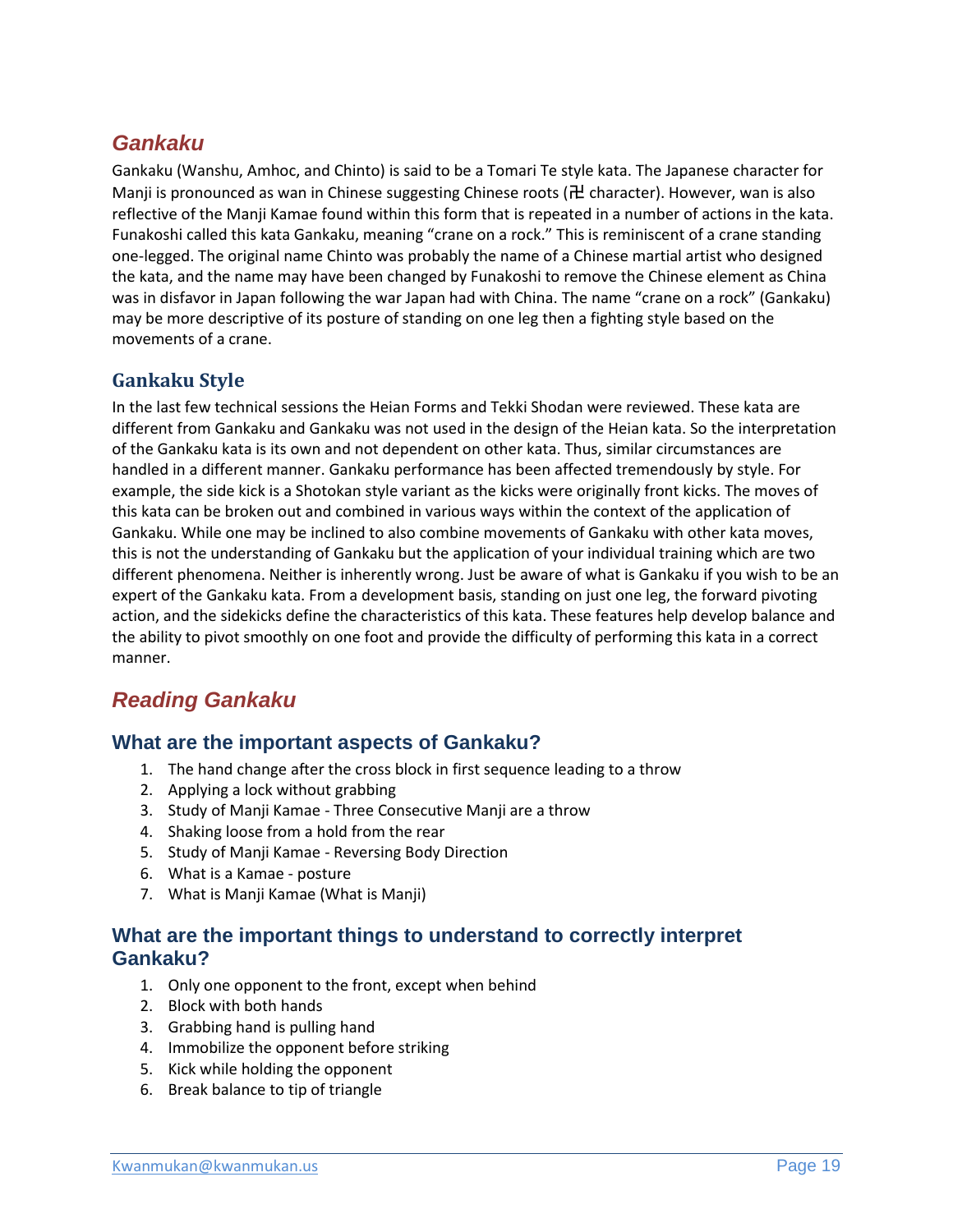- 7. Shifts of body direction signify throws
- 8. Manji Kamae Front hand is attacking hand
- 9. Changing the grip
- 10. Names of techniques are disguised
- 11. Nothing ends with a block
- 12. Movements shown as two counts are often performed as one count
- 13. Combine parts of the kata in different ways for various stratagems

The next time we get together we will review the aspects of grappling within the various karate kata.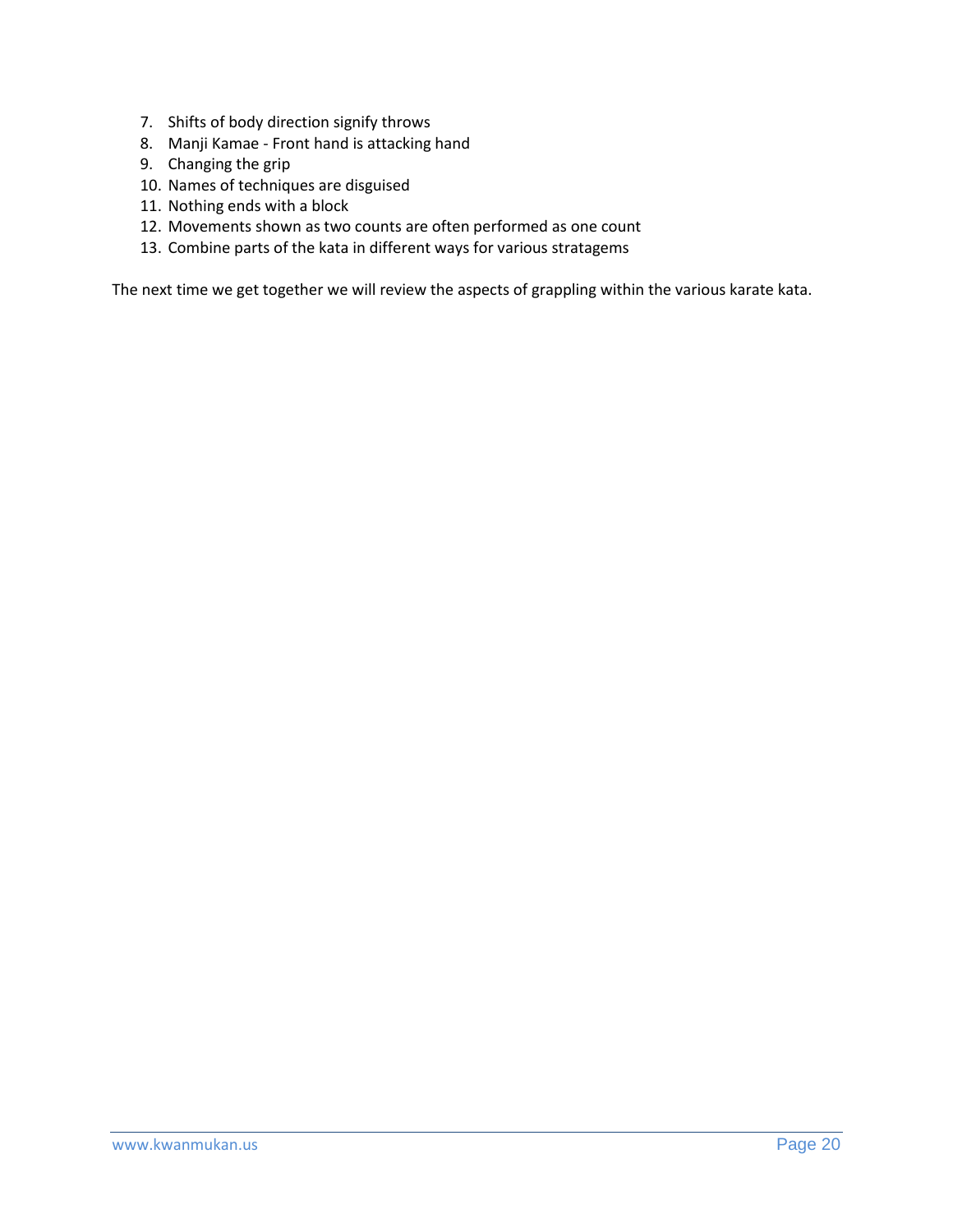*Friday February 16, 2013*

## **Purpose of Session 4**

This session began with a discussion of the pitfalls of coming up with your own interpretations, what needs to be avoided or at least carefully considered before you publish anything. This session went back over some of the kata we have studied and abstract those elements that can help understand the nonpunching and kicking aspect of karate. You can call these throws and grappling or not, but the general intent is to see what movements from different kata can suggest using the rules of reading the kata insights on more than the punching and kicking aspects. We have already seen a little of this, but this session went more in depth.

# **General Agenda**

## *Pitfalls of Your Own Interpretations*

The kata explanations I present are original explanations and provide the general content of the kata movements. They are not necessarily the techniques of choice for me or anyone. You may wish to explore the kata and come up with your own understanding. Hopefully, I have provided some guiding principles. Should you attempt to design your own interpretation, there are some pitfalls you should consider.

- 1. Do not assume the techniques are labeled correctly. Just because something is referred to as a "block" does not necessarily mean that it a block or can only be a block.
- 2. In designing a kata interpretation, you can design for yourself or for others. In other words, if you are big and presume all your opponents will be physically weaker, then this is an error if you expect technique that works for you to work for a person smaller than his opponent. Your study would be better, and probably more historically accurate, if your concepts worked regardless of the relative size and strength of the opponent.
- 3. Do not get caught up with tiny details. There many ways to "grab" with the hand. You can use the forefingers to grip, the back ring and little finger, all four fingers, you can grab with your thumb opposing or not, you can create a circle with the thumb and middle finger similar to handcuffs to hold the arm. Since you cannot know how you will be grabbed, an universal interpretation that works regardless of the grip used is better. Styles that limit to one particular way provide a natural limitation to understanding – something you should not want. If you are doing the "grabbing" you may wish to use different gripping solutions in different situations or.
- 4. Hotshot secret technique does not exist. "Hidden" technique is not some ultimate and devastating fighting solution. "Hidden" technique is simply something that you do not want the other guy to know about. It does not exist in kata except where the public explanation may be different then the private explanation of teacher to direct student.
- 5. Any technique needs to engage the whole body top and bottom connected through the core and have equal and opposite balance of within the body correctly creating and dissipating energy.
- 6. Some kata are more for public group practice and physical development while others are more a fighting kata. The manner of performance (which I call style) should not determine the meaning of the movement.